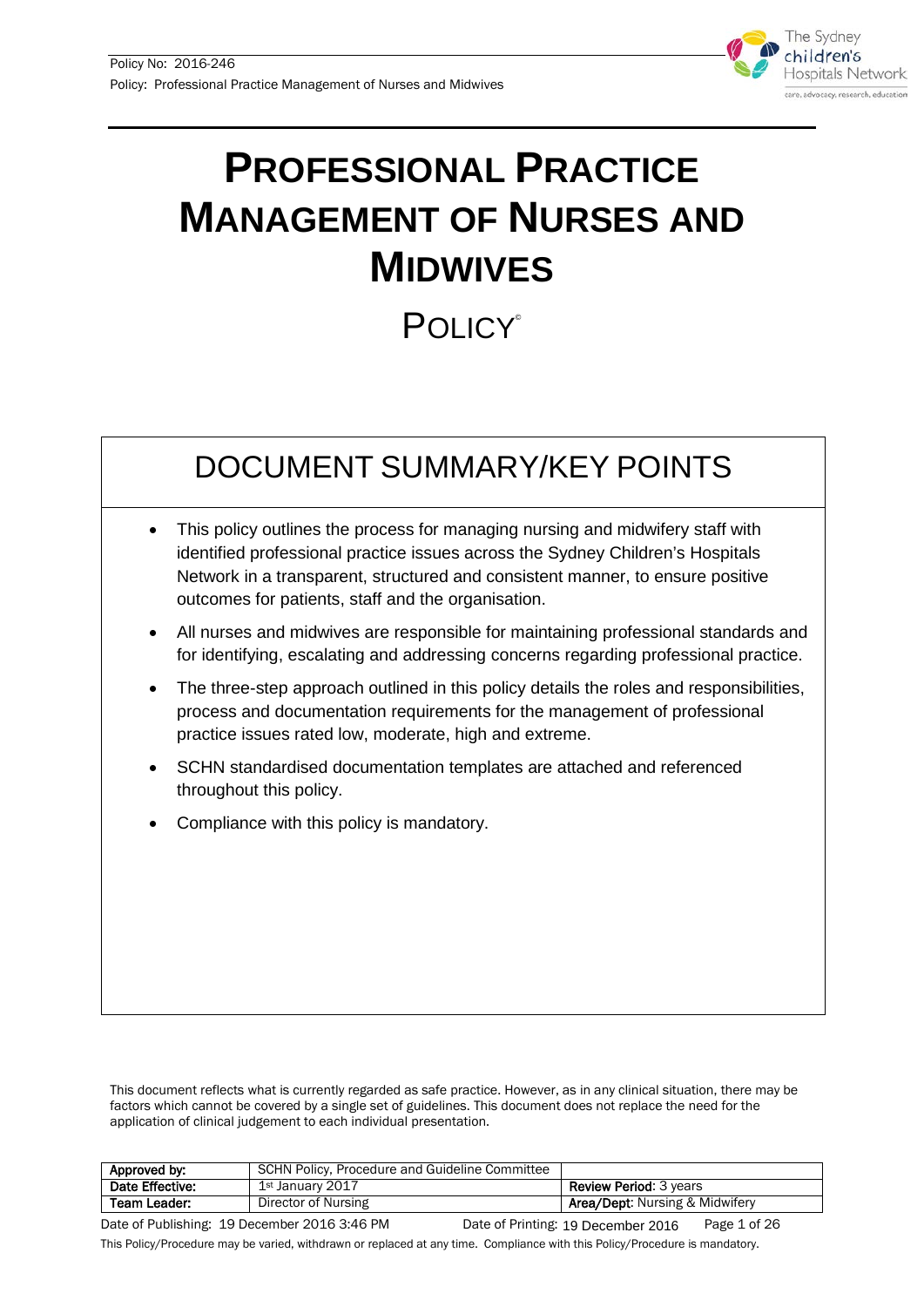

# CHANGE SUMMARY

This is a new SCHN policy.

This document has been developed to comply with:

- [Nursing and Midwifery Board of Australia Professional Standards](http://www.nursingmidwiferyboard.gov.au/Codes-Guidelines-Statements/Professional-standards.aspx)
- *[Health Practitioner Regulation National Law No 86A](http://www.austlii.edu.au/au/legis/nsw/consol_act/hprnl460/) 2009* (NSW), (Austl.)
- [Australian Health Practitioner Regulation Agency Guidelines for Mandatory](http://www.nursingmidwiferyboard.gov.au/Codes-Guidelines-Statements/Codes-Guidelines/Guidelines-for-mandatory-notifications.aspx)  [Notifications \(2014\)](http://www.nursingmidwiferyboard.gov.au/Codes-Guidelines-Statements/Codes-Guidelines/Guidelines-for-mandatory-notifications.aspx)

This document should be read in conjunction with the following NSW Health policy directives and guidelines:

- [Managing Misconduct](http://www0.health.nsw.gov.au/policies/pd/2014/pdf/PD2014_042.pdf) (PD2014\_042)
- [Complaint or Concern about a Clinician:](http://www0.health.nsw.gov.au/policies/pd/2006/pdf/PD2006_007.pdf) Principles for Action Policy Directive [\(PD2006\\_007\)](http://www0.health.nsw.gov.au/policies/pd/2006/pdf/PD2006_007.pdf)
- [Complaint or Concern about a Clinician: Management](http://www0.health.nsw.gov.au/policies/gl/2006/pdf/GL2006_002.pdf) Guidelines (GL2006\_002)
- [Code of Conduct \(PD2015\\_049\)](http://www0.health.nsw.gov.au/policies/pd/2015/pdf/PD2015_049.pdf)
- [Managing for Performance](http://www0.health.nsw.gov.au/policies/pd/2016/PD2016_040.html) (PD2016\_040)

# READ ACKNOWLEDGEMENT

All SCHN nurses, midwives, educators, managers and workforce staff should be aware of this document.

This policy has been developed for all SCHN staff indirectly or directly involved in the professional practice management of nurses and midwives, including employee's whose professional practice is under review.

This document reflects what is currently regarded as safe practice. However, as in any clinical situation, there may be factors which cannot be covered by a single set of guidelines. This document does not replace the need for the application of clinical judgement to each individual presentation.

| Approved by:                               | SCHN Policy, Procedure and Guideline Committee |                                             |
|--------------------------------------------|------------------------------------------------|---------------------------------------------|
| Date Effective:                            | 1st January 2017                               | <b>Review Period: 3 years</b>               |
| Team Leader:                               | Director of Nursing                            | <b>Area/Dept:</b> Nursing & Midwifery       |
| $Data of Duhliching 10$ $Dosephov 2016216$ |                                                | $D = 500$<br>Dota of Drintings 10 B L. 0010 |

Date of Publishing: 19 December 2016 3:46 PM Date of Printing: 19 December 2016 Page 2 of 26 This Policy/Procedure may be varied, withdrawn or replaced at any time. Compliance with this Policy/Procedure is mandatory. Date of Printing: 19 December 2016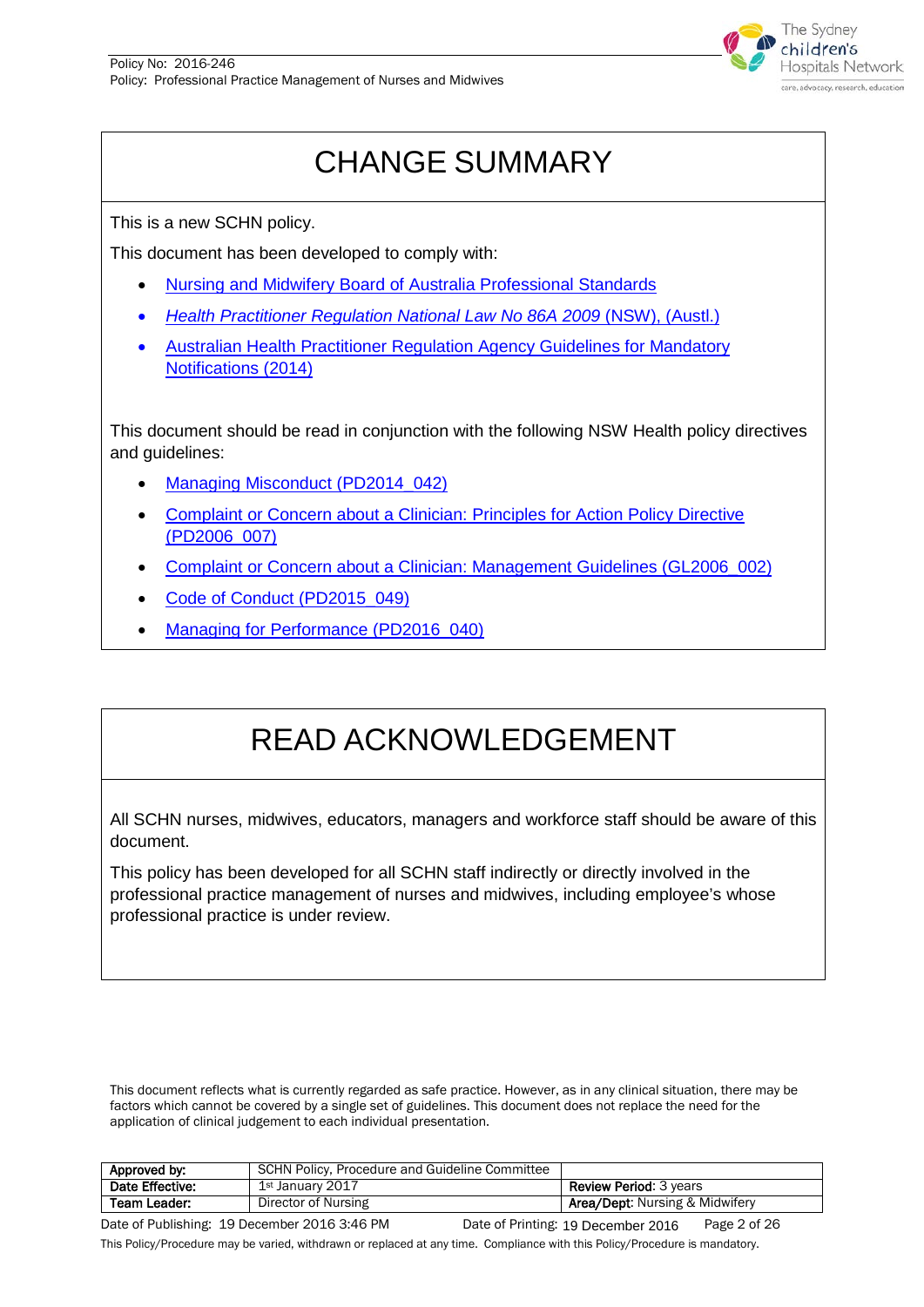

# TABLE OF CONTENTS

| 1   |                                                                      |  |
|-----|----------------------------------------------------------------------|--|
| 2   |                                                                      |  |
|     | Why is a framework for Professional Practice Management necessary? 6 |  |
|     |                                                                      |  |
| 3   |                                                                      |  |
| 4   |                                                                      |  |
| 4.1 |                                                                      |  |
|     |                                                                      |  |
|     |                                                                      |  |
| 4.2 |                                                                      |  |
|     |                                                                      |  |
|     |                                                                      |  |
| 4.3 |                                                                      |  |
| 5   | Overview: Professional Practice Management Framework 10              |  |
| 5.1 | How to Determine the Severity of a Professional Practice Issue? 12   |  |
| 6   |                                                                      |  |
|     |                                                                      |  |
| 7   |                                                                      |  |
| 8   |                                                                      |  |
| 9   |                                                                      |  |
| 10  |                                                                      |  |
|     |                                                                      |  |
|     |                                                                      |  |
|     |                                                                      |  |
|     |                                                                      |  |
|     |                                                                      |  |
|     |                                                                      |  |
|     |                                                                      |  |
|     |                                                                      |  |
|     |                                                                      |  |
| 11  |                                                                      |  |
| 12  |                                                                      |  |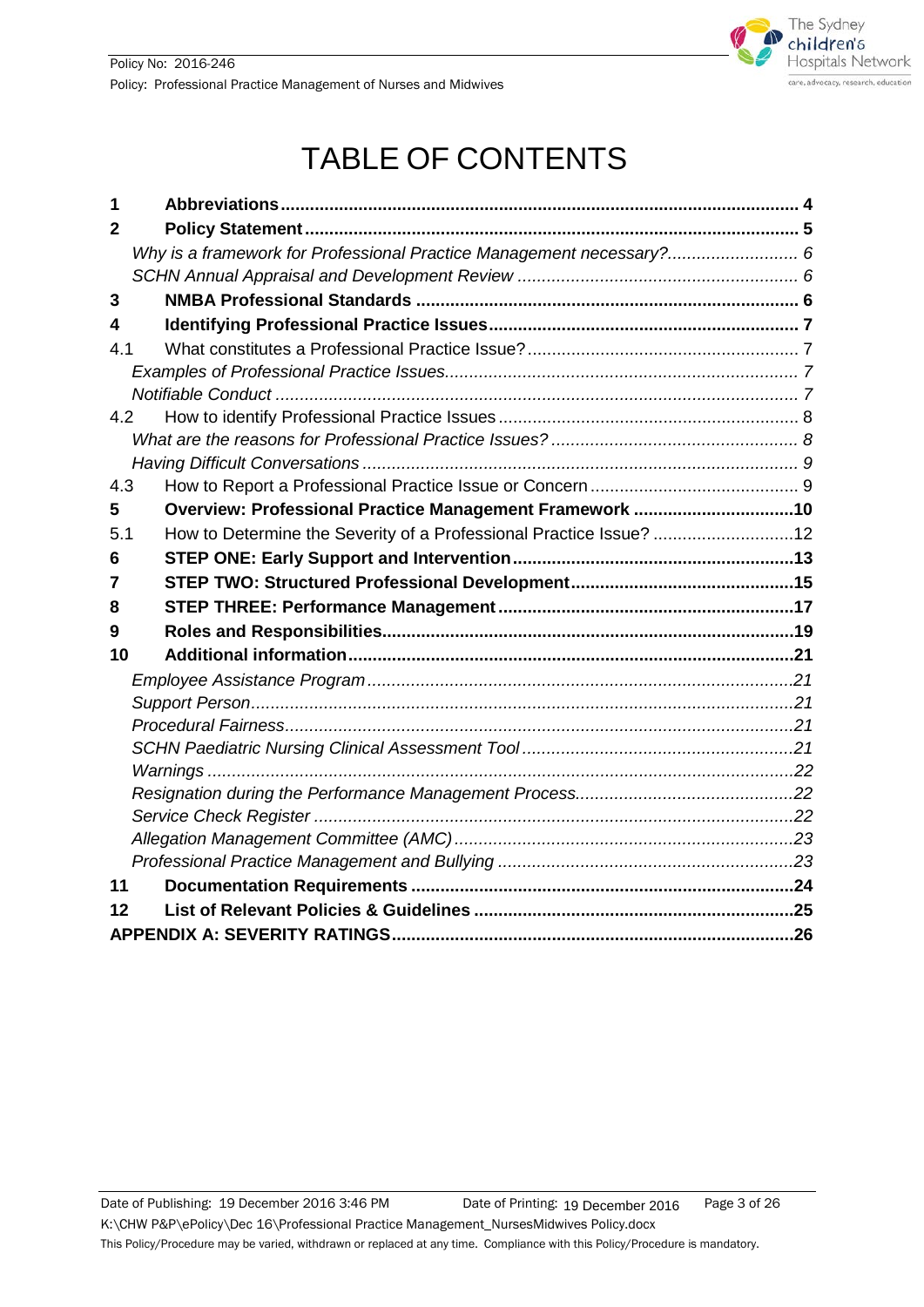

# <span id="page-3-0"></span>**1 Abbreviations**

| <b>Abbreviation</b> | <b>Definition</b>                                                                                                |
|---------------------|------------------------------------------------------------------------------------------------------------------|
| AH-NM               | After-hours Nurse Manager                                                                                        |
| <b>AHPRA</b>        | Australian Health Practitioner Regulation Agency                                                                 |
| <b>CGU</b>          | <b>Clinical Governance Unit</b>                                                                                  |
| <b>CNC</b>          | <b>Clinical Nurse Consultant</b>                                                                                 |
| <b>CNE</b>          | <b>Clinical Nurse Educator</b>                                                                                   |
| <b>CNS</b>          | <b>Clinical Nurse Specialist</b>                                                                                 |
| <b>CPD</b>          | <b>Clinical Program Director</b>                                                                                 |
| <b>DON</b>          | Director of Nursing                                                                                              |
| EAP                 | Employee Assistance Program                                                                                      |
| EN                  | <b>Enrolled Nurse</b>                                                                                            |
| <b>HCCC</b>         | Health Care Complaints Commission.                                                                               |
| <b>HETI</b>         | The NSW Health Education and Training Institute                                                                  |
| <b>IIMS</b>         | Incident Information Management System                                                                           |
| LM                  | Line Manager - the RN/RM's immediate manager as per Stafflink.<br>This can be a nurse or non-nurse line manager. |
| <b>NE</b>           | <b>Nurse Educator</b>                                                                                            |
| <b>NSW</b>          | <b>New South Wales</b>                                                                                           |
| <b>NM</b>           | Nurse Manager                                                                                                    |
| <b>NUM</b>          | Nurse Unit Manager                                                                                               |
| <b>NMBA</b>         | Nursing and Midwifery Board of Australia                                                                         |
| <b>PNCA</b>         | <b>Paediatric Nurse Clinical Assessment</b>                                                                      |
| <b>PDP</b>          | Professional Development Plan                                                                                    |
| <b>PMP</b>          | Performance Management Plan                                                                                      |
| RN/RM               | Registered Nurse and/or Registered Midwife*                                                                      |
| <b>SCHN</b>         | Sydney Children's Hospitals Network                                                                              |
| <b>SCHN-DONME</b>   | Network Director of Nursing, Midwifery and Education                                                             |
| <b>SCR</b>          | <b>Service Check Register</b>                                                                                    |
| <b>TPP</b>          | Transition to Professional Practice program                                                                      |

\* Throughout this document, RN/RM refers to all registered nurses and midwives: including enrolled nurses, nurses, nurse practitioners specialist nurses (e.g. NE, CNE, CNC, CNS), midwives and nurse/midwife managers (e.g. NUM).

Date of Publishing: 19 December 2016 3:46 PM Date of Printing: 19 December 2016 Page 4 of 26 K:\CHW P&P\ePolicy\Dec 16\Professional Practice Management\_NursesMidwives Policy.docx This Policy/Procedure may be varied, withdrawn or replaced at any time. Compliance with this Policy/Procedure is mandatory. Date of Printing: 19 December 2016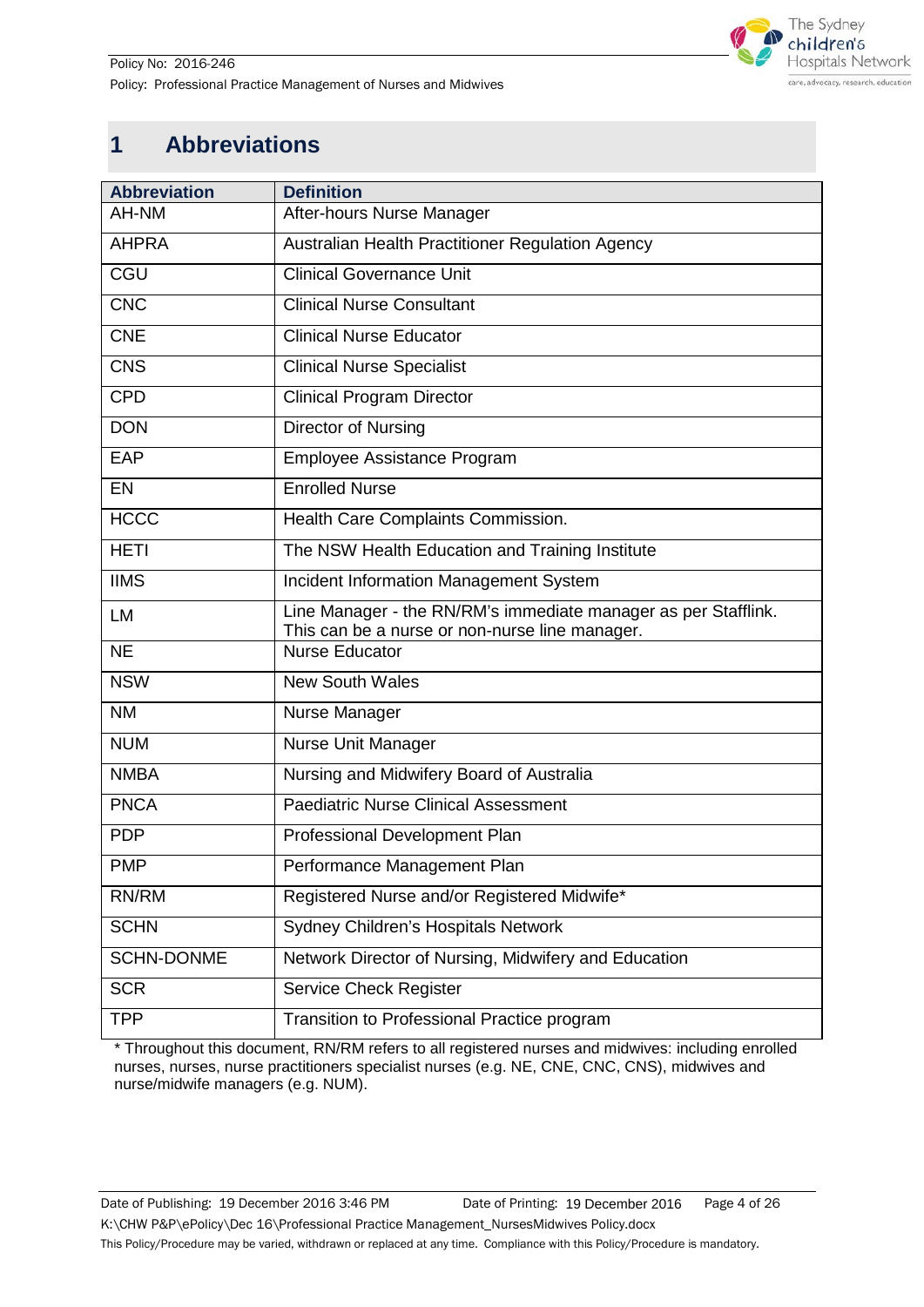

# <span id="page-4-0"></span>**2 Policy Statement**

The professional practice of a registered nurse and midwife (RN/RM) encompasses all aspects of their role including their attitude, behaviour, judgement, ethics, critical thinking, delivery of care and maintenance of therapeutic and professional relationships. A professional practice issue, for the purpose of this policy, is when the level of performance is suspected or witnessed to be below the standard reasonably expected of a nurse or midwife of an equivalent level of training or experience<sup>[1](#page-5-3)</sup>.

Sydney Children's Hospitals Network (SCHN) is committed to providing support and assistance to all nursing and midwifery staff experiencing and managing professional practice issues, to ensure the safe provision of care and positive outcomes for patients, staff and the organisation. To achieve this, it is crucial to focus on developing the personal contribution and capacity of every RN/RM within their role.

The New South Wales (NSW) Health CORE values underpin the SCHN Professional Practice Management Framework for Nurses and Midwives:

• *Collaboration*

Professional practice management relies on collaboration, support and teamwork between managers, employees, workforce, educators and other staff members to produce positive outcomes for SCHN patients, staff and the organisation.

• *Openness*

Early intervention, local management where appropriate, transparency of evidencebased process and regular and timely feedback is essential to resolving professional practice issues. Expectations, timelines and goals must be clearly articulated, documented and communicated to all parties involved.

• *Respect*

The professional practice management of all staff will be consistent and confidential. All staff must respect the rights of individuals involved to be afforded procedural [fairness](#page-20-3) and to have a support person present at meetings.

• *Empowerment*

Employees must be able to ask for assistance and raise practice concerns when necessary without fear of retribution. Managers must be empowered to lead the professional practice management process with support from the wider organisation.

The SCHN Professional Practice Management of Nurses and Midwives Framework (the Framework) is designed to guide managers through the professional practice management process. This does not replace the autonomy and responsibilities of managers. Deviation from this process must only occur in consultation with the SCHN-Director of Nursing, Midwifery and Education (SCHN-DONME) or the Director of Nursing (DON).

The Framework has been created to align with relevant NSW policy directives, legislation and [Nursing and Midwifery Board of Australia \(NMBA\) Professional Standards.](http://www.nursingmidwiferyboard.gov.au/Codes-Guidelines-Statements/Professional-standards.aspx) This framework will aim to resolve unsatisfactory employee performance, one of the core requirements of performance management systems as outlined in Rule 35 (1, f) of the [NSW](http://www.legislation.nsw.gov.au/#/view/regulation/2014/65/part7/rule.36)  *[Government Sector Employment \(GSE\) Rules 2014](http://www.legislation.nsw.gov.au/#/view/regulation/2014/65/part7/rule.36)* and the [NSW Health Managing for](http://www0.health.nsw.gov.au/policies/pd/2016/pdf/PD2016_040.pdf)  [Performance Policy Directive \(2016\).](http://www0.health.nsw.gov.au/policies/pd/2016/pdf/PD2016_040.pdf)

<span id="page-4-1"></span> <sup>1</sup> Part 8 of the *Health Practitioner Regulation National Law (NSW) 2009*.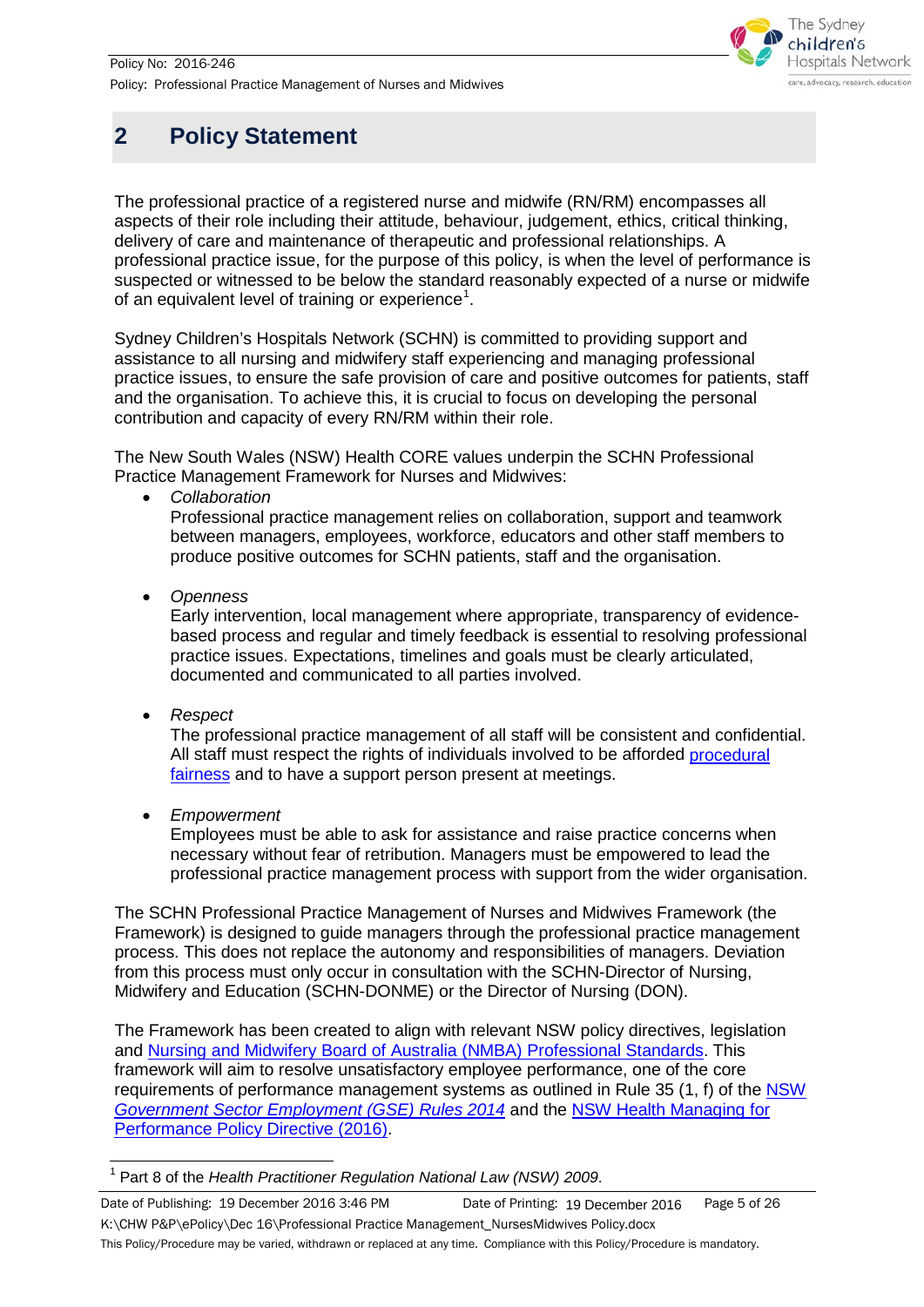## <span id="page-5-0"></span>*Why is a framework for Professional Practice Management necessary?*

- To support individuals who need assistance to meet professional standards.
- To support and empower managers to lead the professional practice management process when practice issues arise.

The Sydney hildren's **Hospitals Network** care, advocacy, research, education

- To promote collaboration between managers and employees, to understand and resolve instances or patterns of unsatisfactory performance.
- To prevent the worsening or unnecessary escalation of issues.
- To ensure consistency and transparency of the management of professional practice issues and promote [procedural fairness.](#page-20-3)
- To provide staff with information, expectations in relation to this process and the relevant templates to support professional practice management.

## <span id="page-5-1"></span>*SCHN Annual Appraisal and Development Review*

It is a SCHN expectation that all employees have a performance review with their manager after three months of commencing work, with ongoing professional development reviews conducted at least annually. At SCHN, this process is facilitated through the goal-orientated appraisal and development process using the paper template or through the Appraisal and Development Application.

The Framework is underpinned by the annual [appraisal and development process.](http://intranet.schn.health.nsw.gov.au/our-people/appraisal-process) Should professional practice issues be identified, the Appraisal and Development cycle will be put on hold whilst the issue is managed. The Appraisal and Development cycle recommences when the issue is resolved.

Appraisal and Development meetings and plans are not for the management of identified professional practice issues or performance concerns. These should be managed through this Framework.

## <span id="page-5-2"></span>**3 NMBA Professional Standards**

As regulated health professionals, RN/RM's are responsible and accountable to the NMBA in order to be registered to practice in Australia. The NMBA standards should be evidenced in current practice and inform the development of the scopes of practice of enrolled nurses (EN), Nurse Practitioners and RN/RM's.

The [NMBA Professional Standards](http://www.nursingmidwiferyboard.gov.au/Codes-Guidelines-Statements/Professional-standards.aspx) define the practice and behaviour of nurses and midwives and include:

- Codes of conduct
	- o Code of professional conduct for midwives August 2008
	- o Code of professional conduct for nurses August 2008
- Codes of ethics
	- o Code of ethics for midwives August 2008
	- o Code of ethics for nurses August 2008
- Guides to professional boundaries, and
	- o Professional boundaries for midwives March 2010
	- o Professional boundaries for nurses February 2010
- <span id="page-5-3"></span>Standards for practice/competency standards.
	- o Registered nurse standards for practice June 2016
	- o Enrolled nurse standards for practice January 2016
	- o Midwifery competency standards January 2006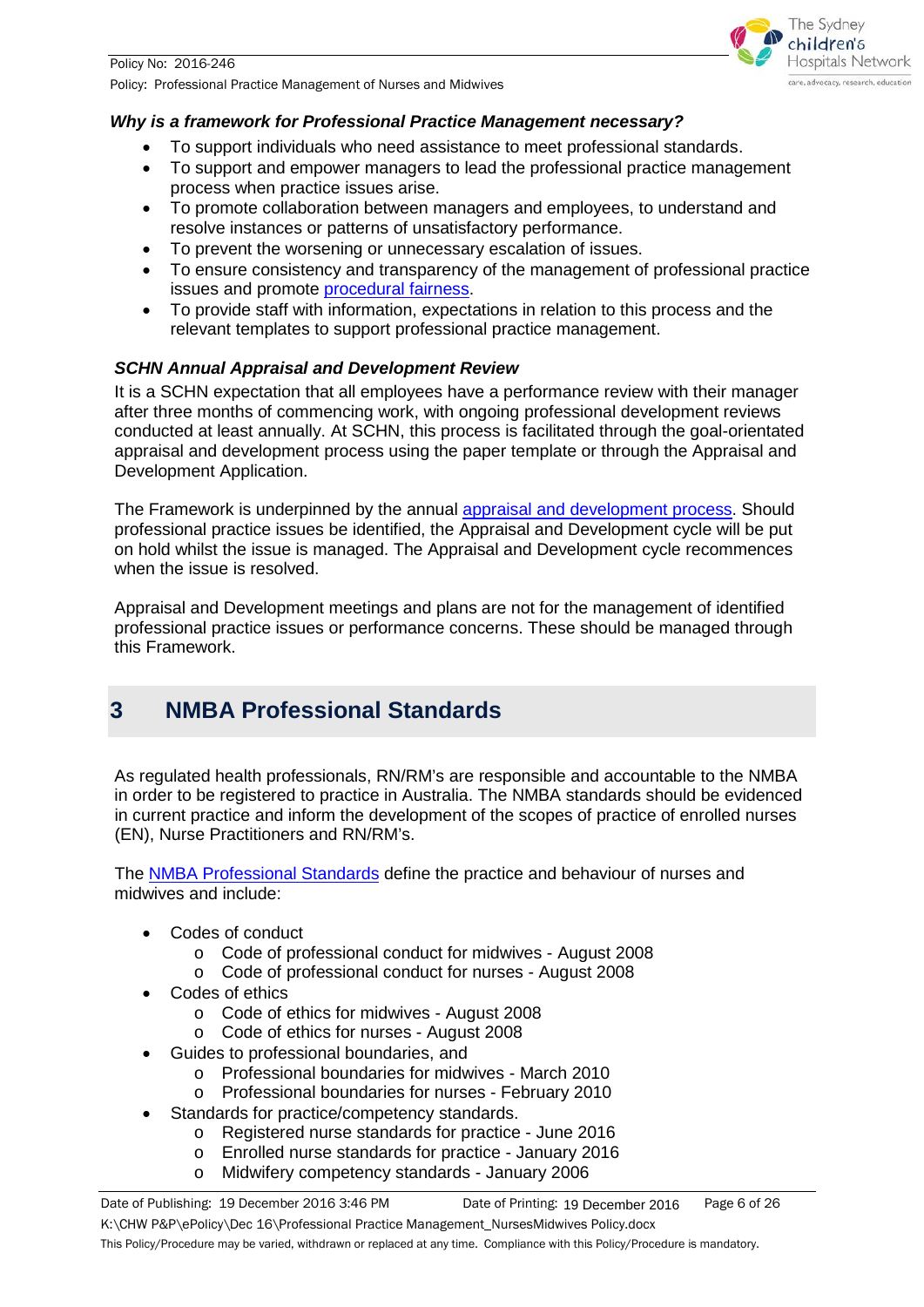

o Nurse practitioner standards for practice - January 2014

Nursing professional practice should be assessed against these standards and all professional practice issues should be considered in the context of these standards.

# <span id="page-6-0"></span>**4 Identifying Professional Practice Issues**

## <span id="page-6-1"></span>**4.1 What constitutes a Professional Practice Issue?**

Legislation governing the practice of registered practitioners in NSW is the *[Health](http://www.austlii.edu.au/au/legis/nsw/consol_act/hprnl460/s139b.html)  [Practitioner Regulation National Law 2009.](http://www.austlii.edu.au/au/legis/nsw/consol_act/hprnl460/s139b.html)* Section 139B of this legislation considers the unsatisfactory professional conduct of registered practitioners generally to include "*conduct that demonstrates the knowledge, skill or judgement, possessed or care exercised by the practitioner in the practice of the practitioner's profession is significantly below the standard reasonably expected of a practitioner of an equivalent level of training or experience.*"

A breach of the NMBA Professional Standards may constitute a professional practice issue. Professional practice issues can range from minor concerns requiring professional development support, to more serious matters requiring notification to the Australian Health Practitioner Regulation Agency (AHPRA).

## <span id="page-6-2"></span>*Examples of Professional Practice Issues*

- An isolated or repeated violation of practice incident that is not compliant with SCHN/NSW Health policies or procedures.
- Unsatisfactory work, in terms of quantity, quality and timeliness; a failure to perform the duties of the position or to perform the role to the regulatory standard in line with the position description and/or scope of practice.
- Failure to master skills or knowledge expected of a nurse or midwife at the same level, including the unsuccessful completion of a Paediatric Nurse Clinical Assessment (PNCA).
- Behaviour that is not compliant with the [NSW Health Code of Conduct](http://www0.health.nsw.gov.au/policies/pd/2015/pdf/PD2015_049.pdf) and/or the [NMBA Code of Ethics and/or Professional Conduct.](http://www.nursingmidwiferyboard.gov.au/Codes-Guidelines-Statements/Professional-standards.aspx)
- Physical or mental impairments, disability, condition or disorder (including substance abuse or dependence) that *negatively impacts* or is *likely to negatively impact* the nurse or midwife's ability to perform in their clinical role at the standard reasonably expected of a nurse or midwife of the same level<sup>[2](#page-4-1)</sup>.

## <span id="page-6-3"></span>*Notifiable Conduct[3](#page-6-4)*

The AHPRA [Guidelines for Mandatory Notifications \(2014\)](http://www.nursingmidwiferyboard.gov.au/Codes-Guidelines-Statements/Codes-Guidelines.aspx) provide direction to registered health practitioners, employers of practitioners and education providers about the requirements for mandatory notifications under the National Law. Making a mandatory notification is a serious step to prevent the public from being placed at risk of harm and should only be taken if there is a reasonable belief that notifiable conduct has occurred.

<span id="page-6-5"></span><span id="page-6-4"></span> $2$  NSW Nursing & Midwifery Council, (2015), Impaired registrants panels. Retrieved from: http://www.hpca.nsw.gov.au/Nursing-and-Midwifery-Council/About-Us/Committees--Panels-and-<br>Tribunals/Statutory-Adjudication-Bodies/Impaired-Registrants-Panels/default.aspx  $3$  AHPRA (2014) Guidelines for mandatory notifications.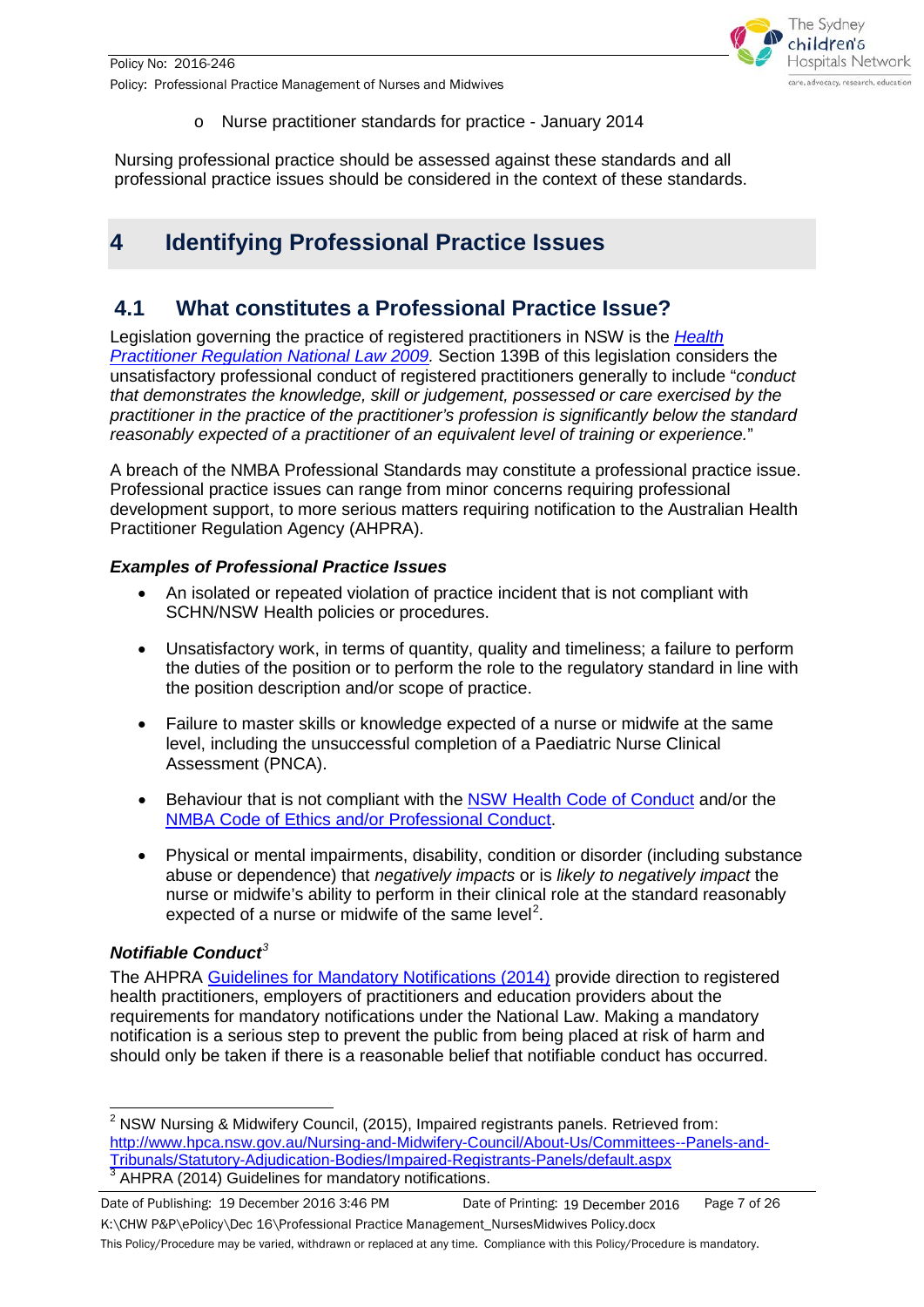

Section 140 of the *[Health Practitioner Regulation National Law \(NSW\) No 86a](http://www.legislation.nsw.gov.au/#/view/act/2009/86a/part8/div2/sec140)* defines notifiable conduct as when a practitioner has:

- *1. Practised the practitioner's profession while intoxicated by alcohol or drugs, or*
- *2. Engaged in sexual misconduct in connection with the practice of the practitioner's profession, or*
- *3. Placed the public at risk of substantial harm in the practitioner's practice of the profession because the practitioner has an impairment, or*
- *4. Placed the public at risk of harm because the practitioner has practised the profession in a way that constitutes a significant departure from accepted professional standards.*

## <span id="page-7-0"></span>**4.2 How to identify Professional Practice Issues**

Professional practice issues may be identified via a number of mechanisms. These may include but are not limited to:

- The employee may disclose to their manager that they are at risk of practicing below the expected standard due to health impairment, personal circumstances, lack of knowledge/training or other factors.
- A colleague or line manager noticing a pattern of repeated practice occurring below the expected standard or ongoing incidents of professional errors.
- A nurse or midwife is failing to successfully complete clinical skills assessments, Transition to Professional Practice (TPP) and other training program requirements or failing to demonstrate competence in clinical skills required to perform their role.
- Receipt of a complaint from a patient, family member or person external to the NSW Health system regarding a staff member's behaviour, attitude, skill or performance.
- Coronial enquiries or Health Care Complaints Commission (HCCC) investigations.
- Poor practice, behaviour or standard of care is witnessed or a complaint or concern voiced by other clinicians or staff within SCHN or the NSW Health system.
- Professional practice or competence issues identified through the course of an investigation into a clinical incident or near miss (refer to section [2.5.2 of the NSW](http://www0.health.nsw.gov.au/policies/pd/2014/pdf/PD2014_004.pdf)  [Health Incident Management Policy\)](http://www0.health.nsw.gov.au/policies/pd/2014/pdf/PD2014_004.pdf).

If a nurse or midwife is found to have a professional practice issue, it is important to address the issue in a systematic, clear and timely manner. All managers should strive to address all professional practice issues at the time of occurrence if possible and appropriate. Professional practice issues should not be left unaddressed.

### <span id="page-7-1"></span>*What are the reasons for Professional Practice Issues?*

There are many reasons why an employee may require extra support in order to fulfil their professional and clinical practice obligations. Some of the common reasons include:

• The employee may not have received sufficient supervision, education, training or opportunities to perform particular skills or tasks, particularly if they are inexperienced, junior or new to the role they are performing.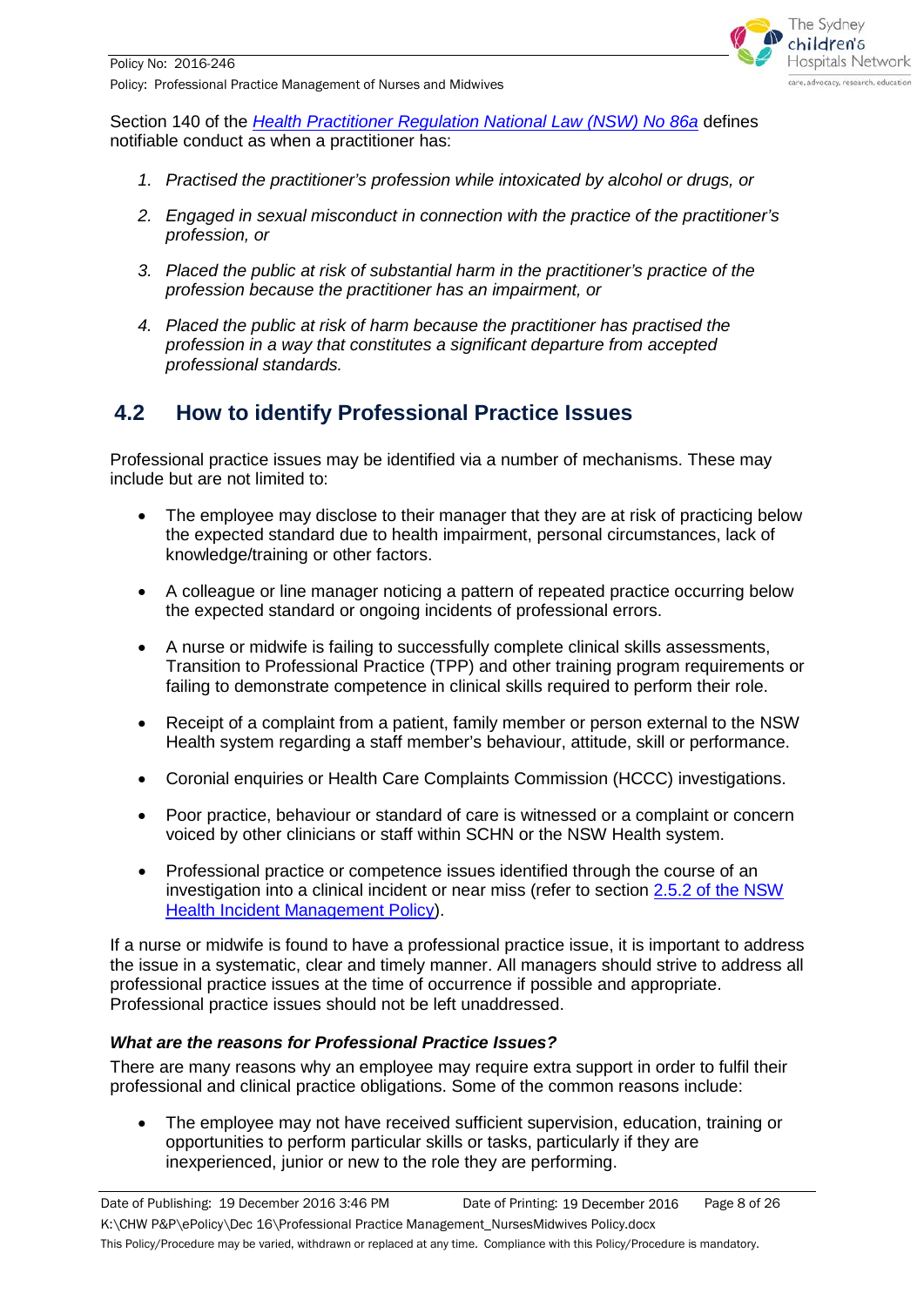

- An employee may not be aware of the expected responsibilities and standards associated with their role.
- There is a mismatch between an employee's abilities, knowledge or skills and the job they are required to undertake.
- Personal circumstances impacting on the employee's ability to successfully undertake their role include family matters, non-work related injuries or health conditions.

## <span id="page-8-0"></span>*Having Difficult Conversations*

Early recognition and intervention of professional practice issues is essential for addressing the issue in a timely, open and collaborative manner with an aim to resolve the issue in a mutually acceptable and solution-focussed way. Using a respectful and consistent approach to professional practice management with a focus on early support and intervention can model expected behaviour, decrease the worsening of negative professional behaviour and can improve professionalism and good clinical practice.

The NSW Health Education and Training Institute's (HETI) [HETI CORE Chats method](http://www.heti.nsw.gov.au/Global/Education%20Implementation/CORE%20Chat%20Focus%20document_MARCH%2014.PDF) provides tips and strategies for conducting critical conversations in the workplace.

## <span id="page-8-1"></span>**4.3 How to Report a Professional Practice Issue or Concern**

- All SCHN staff members have a responsibility for ensuring safe and high-quality care is delivered to all children and families accessing SCHN services. All staff members have a duty of care to discuss concerns regarding professional practice with their line manager if they are concerned patients and families may be at risk of harm.
- All complaints and concerns regarding an individual staff member (verbal or written), should be reported in the first instance to the employee's direct line manager (LM). Performance issues with casual and agency nurses should be reported to the Nurse Manager of Staffing.
- The LM should assess the issues at the time of the concern being raised and attempt to resolve or address them as appropriate.
- If a party external to NSW Health wishes to lodge a formal complaint or concern that cannot be immediately resolved at the local level, they should be directed to the Patient's Friend. Complaints from a patient or family will be managed in accordance with the *[SCHN Patient Complaints Management Procedure.](http://webapps.schn.health.nsw.gov.au/epolicy/policy/3591/download)*
- If a SCHN employee has reason to believe an issue is not being managed by a line manager and has significant concern for patient safety, or is concerned about the professional practice of a line manager, they should raise their concern with the Clinical Program Director (CPD) or the DON.
- The Incident Information Management System (IIMS) should not be used by SCHN staff to lodge concerns or complaints regarding the behaviour of a nurse or midwife unless it is specifically linked to a clinical incident or near miss.
- If suspected professional practice issues are identified by the Clinical Governance Unit (CGU), the relevant Nurse Unit Manager (NUM) and CPDs are to be notified of the issue for management in line with this framework.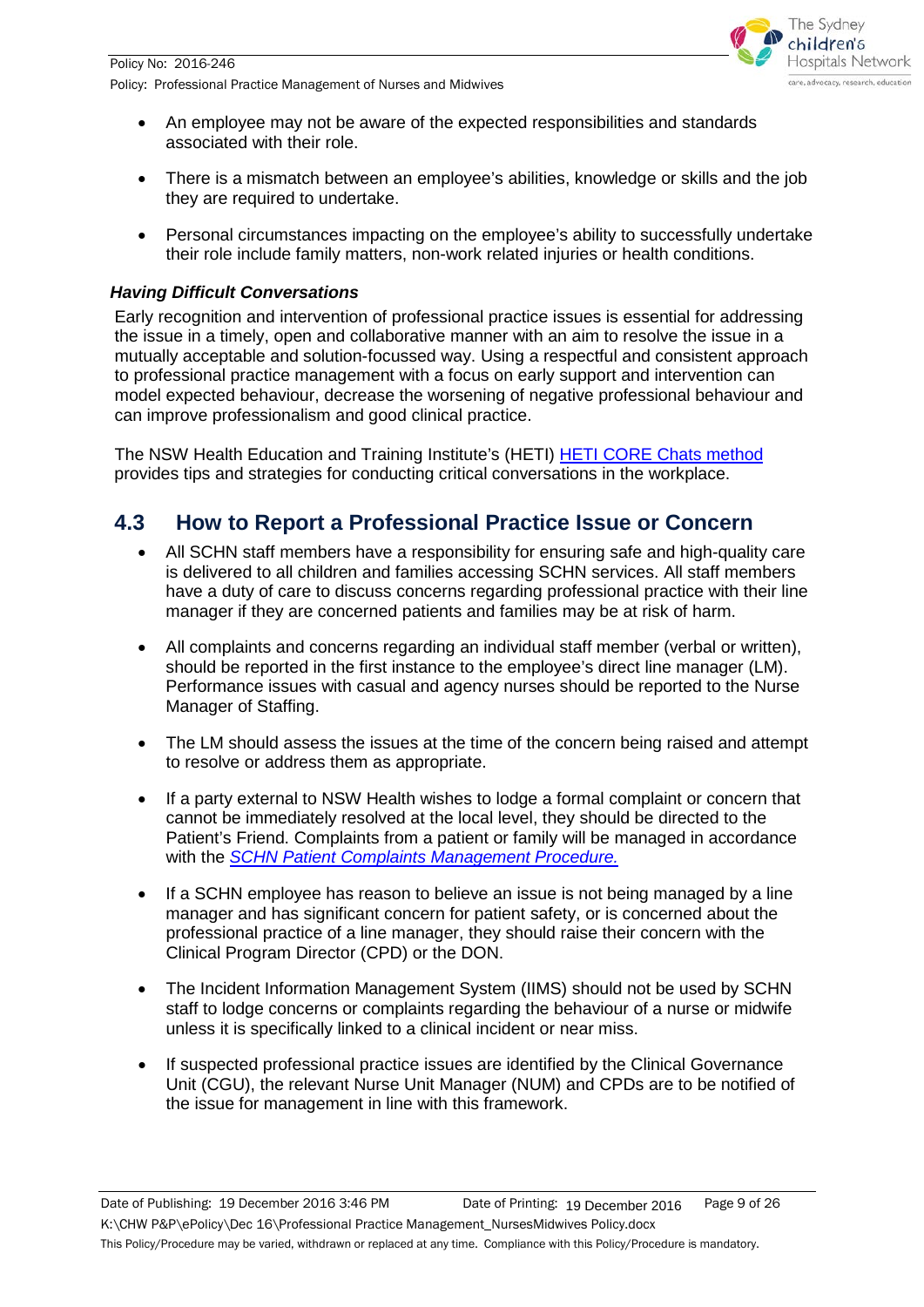

# <span id="page-9-0"></span>**5 Overview: Professional Practice Management Framework**

This Framework provides a structured, three step approach to the management of professional practice concerns or issues with an emphasis on early intervention and transparent communication between the manager and RN/RM involved (see [Framework](#page-10-0)  [Overview\)](#page-10-0).

**STEP ONE:** is facilitated at the local level when the severity rating of the issue is low or moderate. This STEP emphasises early conversations between the employee and manager when minor professional practice issues or concerns are identified and the early implementation of strategies to support the employee.

**STEP TWO:** addresses moderate or high-rated professional practice issues and/or ongoing, unresolved low-rated professional practice issues. This STEP includes the introduction of formal clinical assessment and the use of a Professional Development Plan (PDP).

**STEP THREE:** outlines the management of unresolved and ongoing low/moderate/highrated professional practice issues following the unsuccessful completion of a PDP at STEP TWO and the management of high and extreme-risk professional practice and/or alleged misconduct issues. This STEP may include the use of a Performance Management Plan (PMP) and/or an investigation of alleged misconduct.

## **Key Framework Considerations**

- It is the responsibility of the LM to oversee the management of all professional practice concerns, complaints and issues.
- The LM must use the severity rating (Appendix A) when evaluating the seriousness of a practice issue or concern in order to select the appropriate STEP of the Framework to manage the professional practice issue, concern or complaint.
- Nurses on the TPP and other training programs may have mandatory assessments throughout the year as determined by the course curriculum. Such assessments are independent of this Framework. If a nurse on the TPP or other professional program is failing to meet the expected professional standard, they will enter this framework at STEP ONE, TWO or STEP THREE depending on the nature of the identified professional practice issue. This should be determined by the LM in consultation with the Clinical Nurse Educator (CNE) and/or Nurse Educator (NE).
- Issues that meet the requirements for mandatory notification to AHPRA must be managed at STEP THREE. The CPD and DON must be notified immediately. The DON will prepare documentation for the SCHN-DONME, who will consider submission to AHPRA.
- The management of a practice issue, concern or complaint does not need to progress sequentially through each STEP.
- The Nurse Manager of Workforce and Workforce Services can provide advice and support to managers and employees at each STEP of this Framework. Workforce Services should be notified of all STEP THREE issues.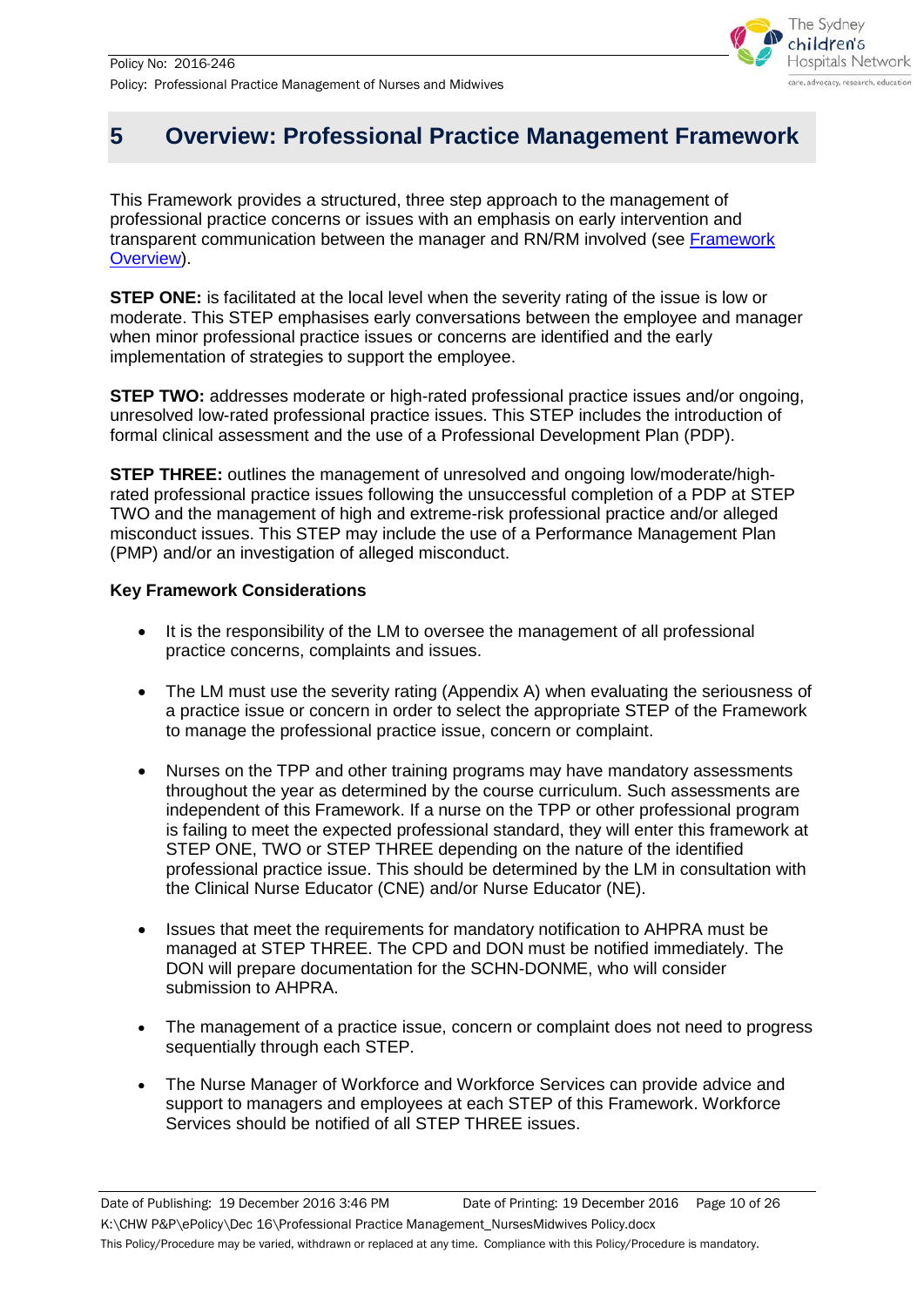<span id="page-10-0"></span>

tion

Date of Publishing: 19 December 2016 3:46 PM Date of Printing: 19 December 2016 Page 11 of 26 K:\CHW P&P\ePolicy\Dec 16\Professional Practice Management\_NursesMidwives Policy.docx This Policy/Procedure may be varied, withdrawn or replaced at any time. Compliance with this Policy/Procedure is mandatory. Date of Printing: 19 December 2016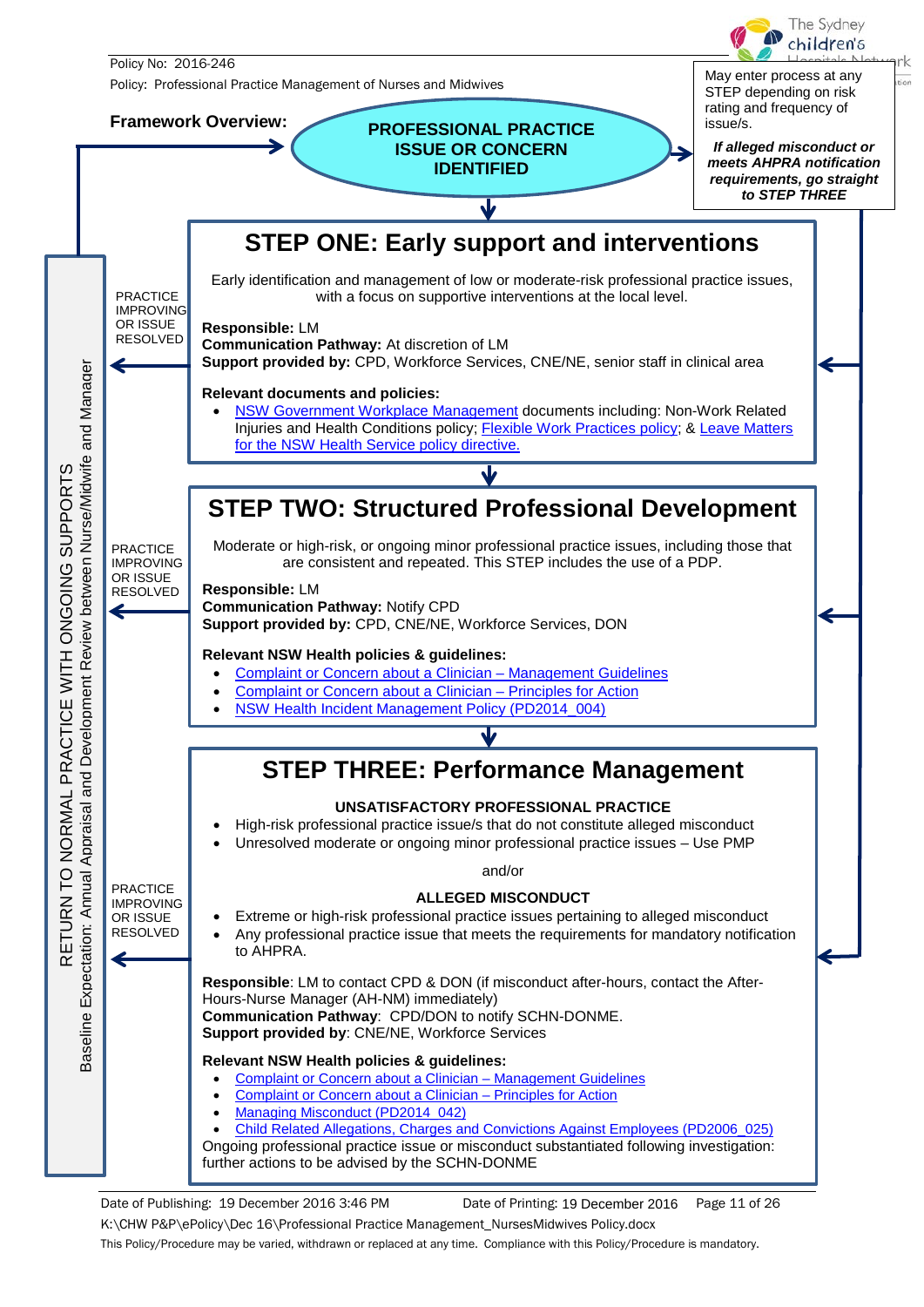

## <span id="page-11-0"></span>**5.1 How to Determine the Severity of a Professional Practice Issue?**

The primary concern in managing professional practice issues, concerns and complaints is the health and safety of patients. Any risk to the safety of patients must be removed or managed as the first step in the management of a complaint or concern about a clinician $^{\text{4}}$  $^{\text{4}}$  $^{\text{4}}$ .

All professional practice complaints, concerns and incidents must be graded by the LM according to their severity to assist in determining appropriate action, using the NSW Health Severity Rating Table as a guide [\(Appendix A\).](#page-24-0) If the LM is unsure of the severity rating of an issue, the LM should seek advice from Workforce Services or the CPD.

The severity rating of the incident will guide the STEP of the framework in which the issue should be managed and outlines the key actions that must be undertaken.

When deciding the severity rating and subsequent STEP within the Framework an issue should be managed, the LM should consider:

- How serious is the issue?
- Does this issue compromise patient or employee safety?
- Is the issue likely to reoccur?

-

- Is this an isolated or ongoing issue?
- How long has the issue existed?
- How wide the gap is between what is expected and what is being delivered?

| <b>NSW Health</b><br><b>SEVERITY RATING</b> | <b>Commence Professional Practice</b><br><b>Management process at STEP:</b> |  |
|---------------------------------------------|-----------------------------------------------------------------------------|--|
| $4$ –Low                                    | <b>STEP ONE</b>                                                             |  |
| 3-Moderate*                                 | STEP ONE or TWO                                                             |  |
| $2$ -High*                                  | STEP TWO or THREE                                                           |  |
| $1 - E$ xtreme $*$                          | <b>STEP THREE</b>                                                           |  |

\*All Professional Practice Issues graded 3-Moderate, 2-High or 1-Extreme must have a documented Risk Assessment completed by the LM. The completed Risk Assessment must be stored in a confidential file at the local level.

Any professional practice issue that fulfils the criteria for mandatory notification to AHPRA or alleged misconduct must be managed at STEP THREE of this framework.

<sup>&</sup>lt;sup>4</sup> NSW Health, [Complaint or Concern about a Clinician: Principles for Action Policy Directive.](http://www0.health.nsw.gov.au/policies/pd/2006/pdf/PD2006_007.pdf)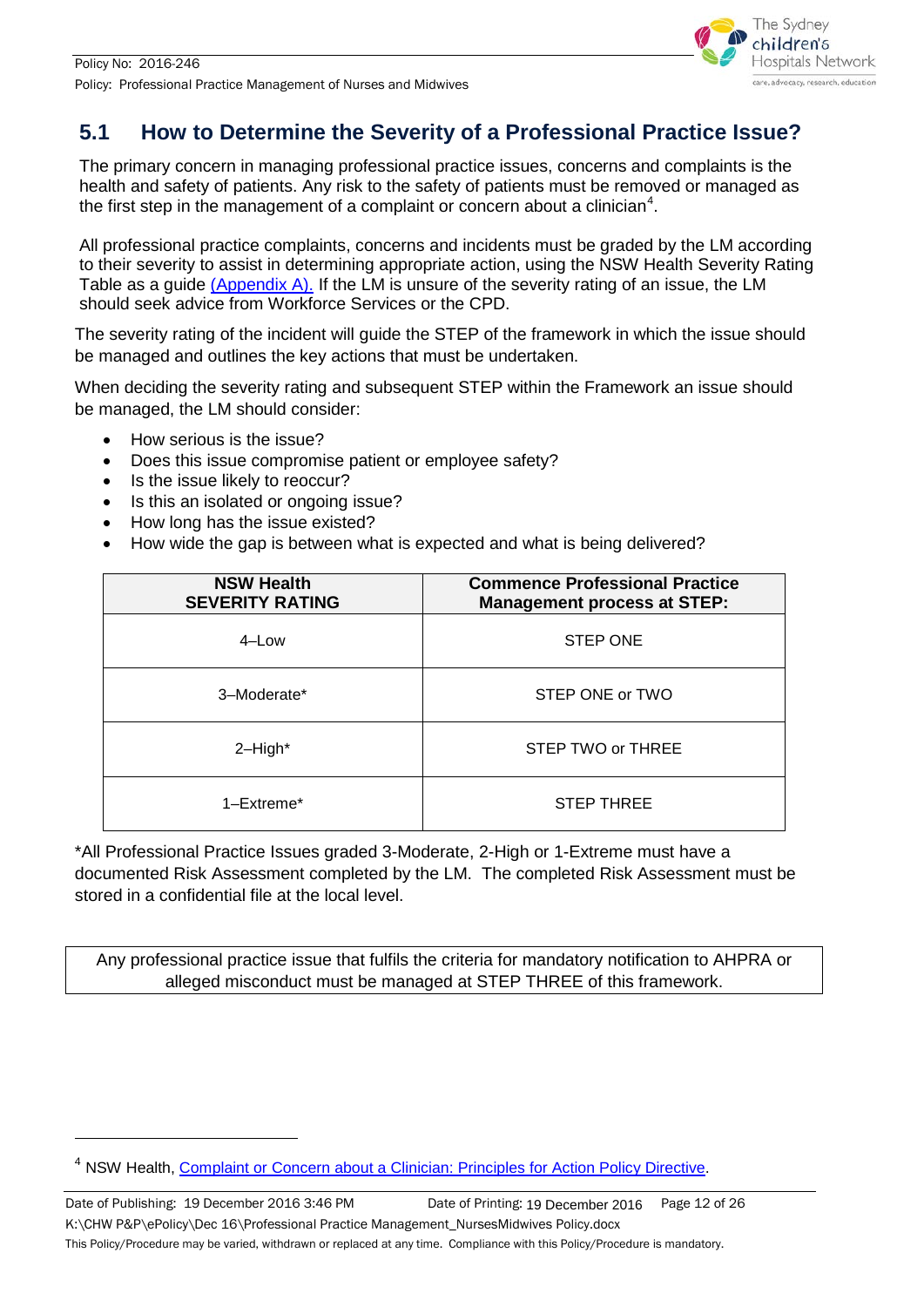# <span id="page-12-0"></span>**6 STEP ONE: Early Support and Intervention**

### **Responsible:** LM

**Communication Pathway:** At discretion of LM

**Support provided by: CPD, Workforce Services, CNE/NE, senior staff in clinical area Expectation:** The RN/RM has a current Appraisal and Development plan in place.

## **Issues to be managed at STEP ONE include:**

- Low or minor professional practice issues [\(severity rating](#page-24-0) 4-low or 3-moderate)
- Complaint or concern that appears minor or trivial.
- LM or staff concern that the behaviour/practice of a RN/RM has altered or appears unusual

#### $\downarrow$ **Identified Professional Practice Issue, Concern or Complaint**

- Ensure the problem is specific and able to be articulated
- Address professional practice concern, issue or complaint as soon as possible.
- LM to determine the severity rating of the practice issue, concern or complaint. The LM must determine if the issue is unsubstantiated, can be managed at STEP ONE of this framework or if it needs to be escalated to STEP TWO or THREE.
- The LM and employee must meet to discuss the professional practice issue and any factors that contributed to the incident, concern or complaint.
- The LM and RN/RM should discuss if/what supports or strategies are required to resolve the issue and agree on performance goals and a timeline for review.

## ↓ **Early Supports and Interventions in Place**

- LM to engage supports for the nurse or midwife as required
- Provide regular, timely open and honest feedback to the RN/RM.
- Nurse or midwife to undertake professional development activities as agreed with LM.
- LM to 'check-in' with the employee on a regular basis (frequency determined by LM and RN/RM) to ensure employee is progressing and does not require additional support.

#### $\mathcal{L}$  and  $\mathcal{L}$ **Issue/s Unsubstantiated/Resolved**

- Return to annual Appraisal & Development process.
- Document issue and outcome in Employee's file for record using Chronology Template.

## **When to escalate to STEP TWO:**

- Minor professional practice issue is not resolved or evidence of multiple professional practice issues
- Evidence reveals major professional practice issue

### **When to escalate to STEP THREE:**

• Evidence of high or extreme-risk professional practice issue/s, including those considered to meet the criteria for mandatory notification to AHPRA.



## **Issue/s not Resolved**

**Escalate to STEP TWO or STEP THREE**

• Document issue and outcome in employee file using Chronology Template.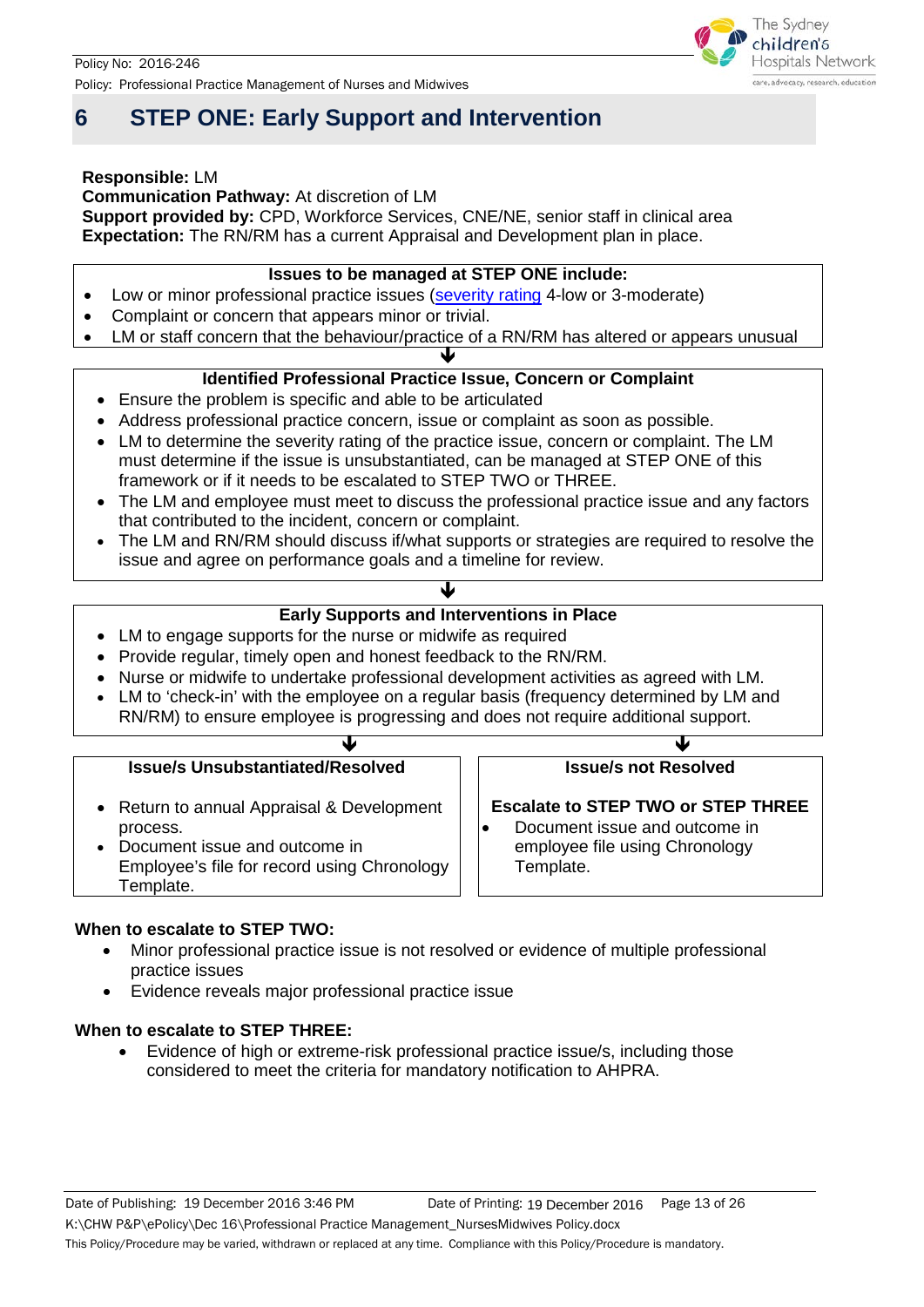

# STEP ONE (continued)

| <b>Examples of STEP</b><br><b>ONE professional</b><br>practice issues:                              | Poor time management or ongoing inability to cope with standard<br>patient load.<br>Complaint from family regarding poor bedside communication manner<br>$\bullet$<br>or confrontation with staff<br>Failure to comply with SCHN/NSW Health policies and procedures<br>$\bullet$<br>(e.g. not signing medications, not checking 'five rights' when<br>administering medications)<br>Lack of leadership<br>$\bullet$<br>Interpersonal conflict and poor attitude<br>$\bullet$<br>Poor critical thinking skills<br>$\bullet$                                                                                                                                                                                                                                                                                                                                    |
|-----------------------------------------------------------------------------------------------------|---------------------------------------------------------------------------------------------------------------------------------------------------------------------------------------------------------------------------------------------------------------------------------------------------------------------------------------------------------------------------------------------------------------------------------------------------------------------------------------------------------------------------------------------------------------------------------------------------------------------------------------------------------------------------------------------------------------------------------------------------------------------------------------------------------------------------------------------------------------|
| <b>Suggested early</b><br>interventions:                                                            | Assigning a local mentor, preceptor, 'buddy' or coach to support the<br>$\bullet$<br>nurse or midwife<br>Participate in educational and professional development activities (e.g.<br>$\bullet$<br>completion of NSW Health Code of Conduct training or Fundamentals<br>of Paediatric Medication Safety training through HETI Online)<br>Reflective journal piece regarding professional practice issue<br>$\bullet$<br>Counselling - refer to <b>Employee Assistance Program (EAP)</b><br>$\bullet$<br>It is recommended that a follow up meeting between Manager and<br>$\bullet$<br>RN/RM should occur within a timely manner (2-4 weeks) from<br>identification of the issue to determine the effects of the early<br>interventions and to assess whether the Professional Practice Issue(s)<br>has been resolved or if alternative supports are required. |
| <b>Suggested</b><br>performance<br>measures:                                                        | Learning from reflective journals<br>$\bullet$<br>Observed improvement in practice by line manager and/or feedback<br>$\bullet$<br>from staff<br>Demonstrated self-directed learning (e.g. HETI transcript)<br>$\bullet$<br>Consider need for formal clinical practice assessment through Nurse<br>Education team.                                                                                                                                                                                                                                                                                                                                                                                                                                                                                                                                            |
| <b>Documentation</b><br>requirements:<br>See 'forms' tab on<br><b>SCHN ePolicy for</b><br>templates | • A documented risk assessment may be conducted at the manager's<br>discretion.<br>• Practice Issue and management strategies documented using the<br>Chronology Template. Provide a summary to the employee and keep a<br>copy in a confidential file.<br>• PNCA (if used)                                                                                                                                                                                                                                                                                                                                                                                                                                                                                                                                                                                   |

If a health impairment is contributing to the professional practice issue, contact Workforce Services for advice and refer the [NSW Health Leave Matters for the NSW Health Service -](http://www0.health.nsw.gov.au/policies/pd/2014/pdf/PD2014_029.pdf) Policy [Directive \(PD2014\\_029\),](http://www0.health.nsw.gov.au/policies/pd/2014/pdf/PD2014_029.pdf) NSW Government (2010) Procedures for Managing Non-Work Related Injuries or Health Conditions and the SCHN Non-Work Related Injuries and Health Conditions Guidelines (to be completed in 2016).

Date of Publishing: 19 December 2016 3:46 PM Date of Printing: 19 December 2016 Page 14 of 26

This Policy/Procedure may be varied, withdrawn or replaced at any time. Compliance with this Policy/Procedure is mandatory.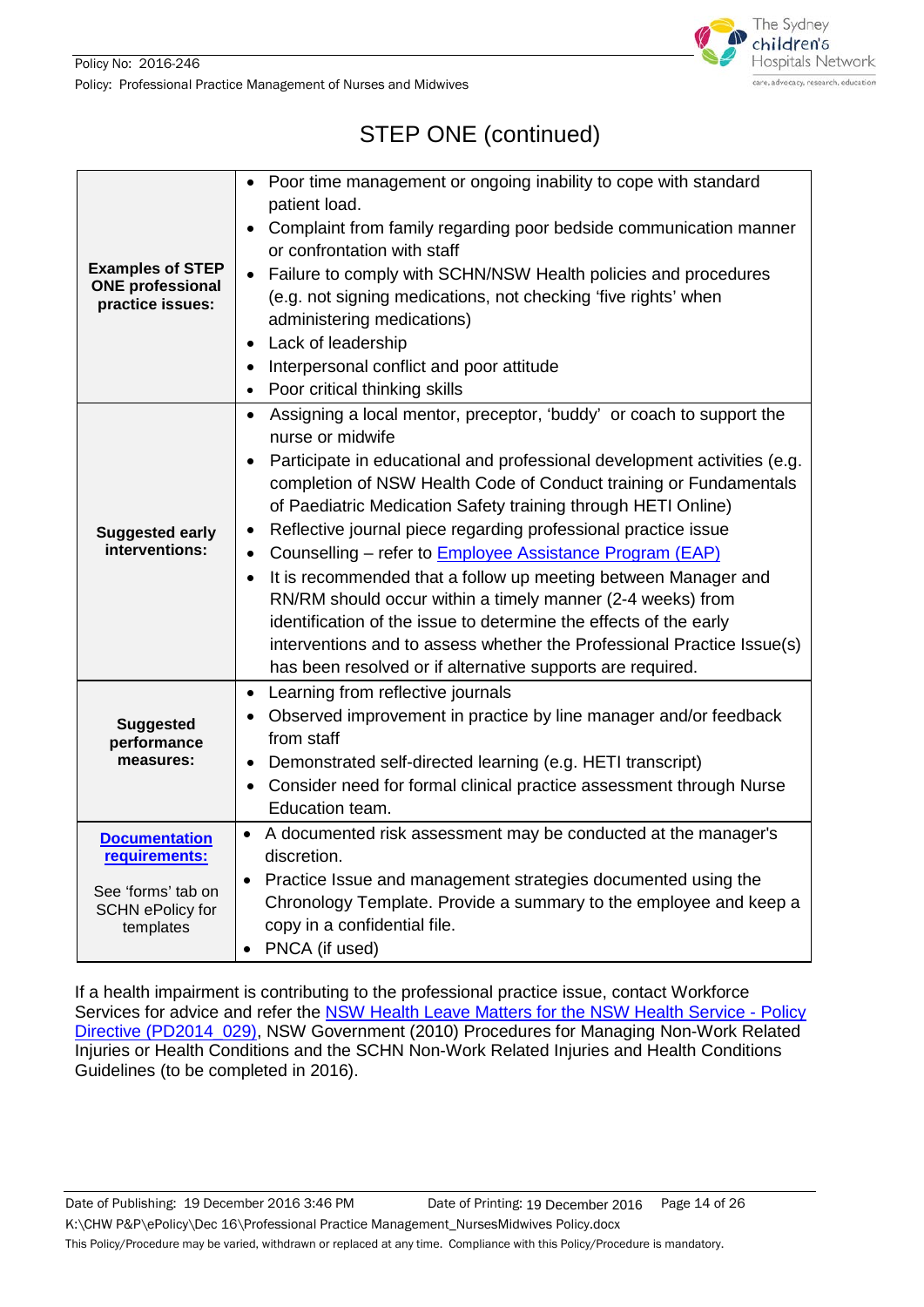

# <span id="page-14-0"></span>**7 STEP TWO: Structured Professional Development**

**Responsible:** LM

**Communication Pathway:** LM to notify CPD. **Support provided by:** CPD, CNE/NE, Workforce Services, DON

**Expectation:** The RN/RM has a current Appraisal and Development plan in place.

## **Issues to be managed at STEP TWO include:**

- Unresolved or worsening STEP ONE issue/s
- Evidence of multiple minor professional practice issues
- Major professional practice issue (severity rating 3-moderate or 2-high)

## **LM responsibilities:**

• Determine whether the issue can be managed at STEP TWO or if escalation to STEP THREE (severity rating 1-extreme) is required

♥

- Complete a risk assessment if severity rating 2-high.
- Advise the RN/RM in writing about the intention to commence a Professional Development Plan (PDP), details of initial PDP meeting and the follow-up meeting (see Letter Template)
- Ensure the RN/RM has access to this framework, the NMBA Professional Standards and their position description.
- Meet with RN/RM and develop PDP, with input from CPD and CNE/NE if required.
- Identify key support staff to assist RN/RM to fulfil goals in PDP.
- Provide RN/RM with a copy of PDP, signed by LM and RN/RM.
- Meet weekly with RN/RM to discuss progression against PDP and document outcomes.
- Ensure the RN/RM has structured regular feedback, support and coaching.
- Complete and maintain [required documentation](#page-23-0) throughout STEP TWO.
- If required, arrange a formal assessment against the NMBA standards (e.g. PNCA). Results of PNCA should be provided to RN/RM within 1 week. If required, reassessment can be conducted at end of PDP (after 4 weeks).
- Facilitate final PDP meeting to discuss progress against PDP and outcome. CPD, CNE/NE and RN/RM's support person to attend if required.

## **CPD responsibilities:**

• Provide support and advice to LM and RN/RM, attend PDP meetings if required, notify DON as required (e.g. to approve shift variances, child related incident etc.)

## **Workforce Services responsibilities:**

• Provide advice and support on request to LM and CPD including whether professional practice issue should be managed through Complaint or Concern about a Clinician -[Management Guidelines](http://www0.health.nsw.gov.au/policies/gl/2006/pdf/GL2006_002.pdf) or an alternative NSW Health policy directive or guideline.

## **Issue/s Resolved**

- Provide letter to RN/RM documenting the successful completion of plan outcomes.
- Return to appraisal and development cycle, with regular support offered by LM.

## $\downarrow$ **Issue/s Not Resolved**

- Letter to RN/RM documenting the unsuccessful completion of PDP.
- CPD to inform DON
- **Escalate to Step Three**

**When to escalate to STEP THREE**: Practice issue not resolved or anytime during PDP if 2 high or 3-extreme-risk professional practice issue/s identified, including misconduct.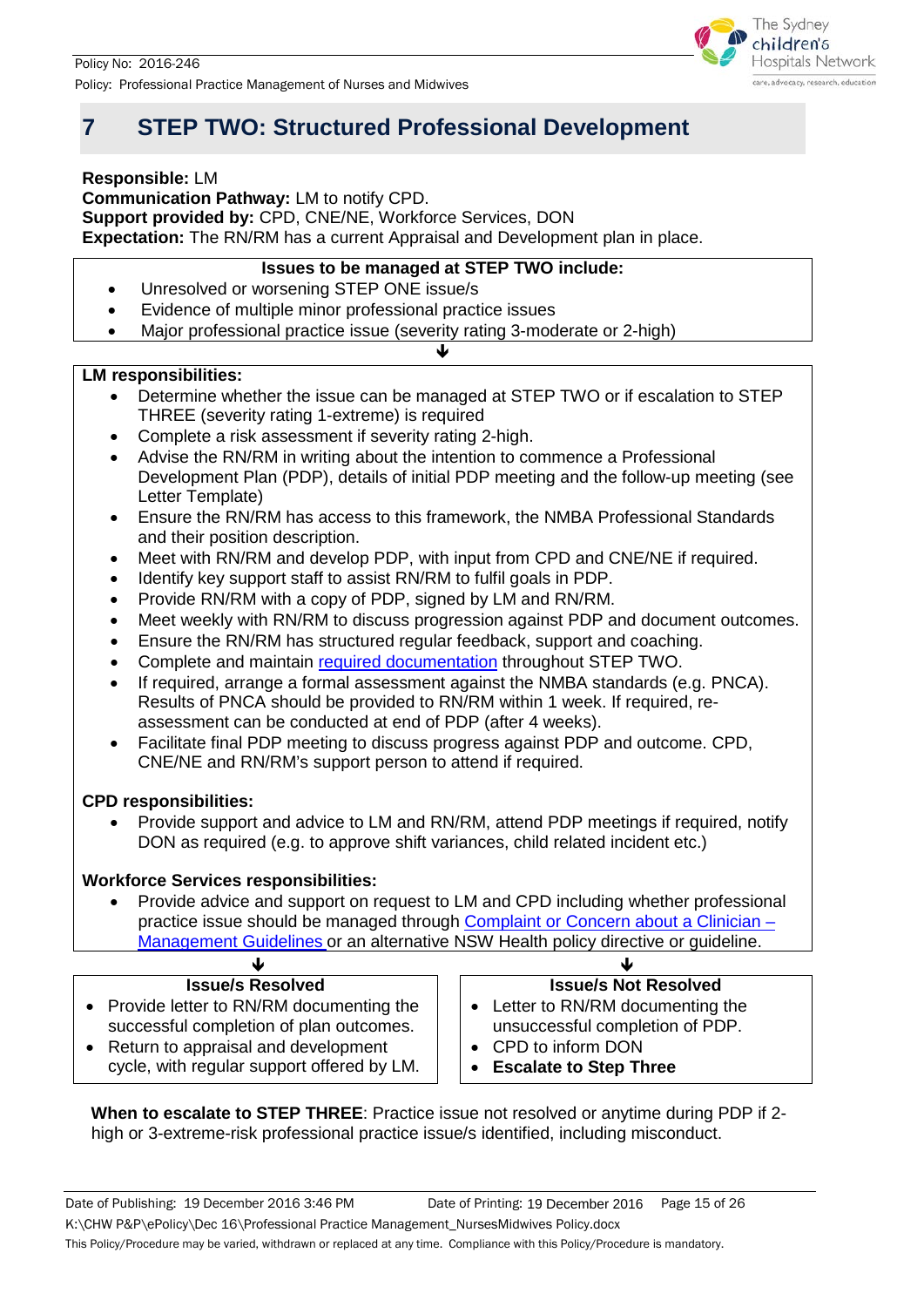

# STEP TWO (continued)

|                                                     | Working outside of scope of nursing practice                                                                                                                                                                                     |  |  |
|-----------------------------------------------------|----------------------------------------------------------------------------------------------------------------------------------------------------------------------------------------------------------------------------------|--|--|
| <b>Examples of</b>                                  | Multiple incidents or consistent failure to adhere to protocol or<br>guidelines (e.g. intentionally skipping steps in medication checking<br>process).                                                                           |  |  |
| <b>STEP TWO</b><br>professional<br>practice issues: | Breach of the NSW Health Code of Conduct or NMBA Professional<br><b>Standards</b>                                                                                                                                                |  |  |
|                                                     | Consistently failing to perform tasks and compromising patient safety<br>(e.g. observations, cannula checks, missing medication doses)                                                                                           |  |  |
|                                                     | Excessive absenteeism for no reason.                                                                                                                                                                                             |  |  |
|                                                     | Supernumerary time (CPD and DON to approve)<br>$\bullet$                                                                                                                                                                         |  |  |
|                                                     | CNE/NE/Preceptor allocated to work with the RN/RM                                                                                                                                                                                |  |  |
|                                                     | Educational activities (e.g. relevant HETI Online module or training)<br>$\bullet$                                                                                                                                               |  |  |
| <b>Suggested</b><br>inclusions in                   | Alterations to workload, reskilling or modifying RN/RM's hours or type<br>of practice (e.g. no late shifts/night shifts/weekends to enable increased<br>support) – CPD and DON to approve, Workforce Services to be<br>notified. |  |  |
| PDP:                                                | • Counselling – refer to EAP                                                                                                                                                                                                     |  |  |
|                                                     | Practitioner to attend Clinical Support Sessions (discuss with CNE/NE)                                                                                                                                                           |  |  |
|                                                     | Ensure the PDP supports the practice area/s identified as contravening the<br>required/expected standard/s of the relevant NMBA Professional<br>Standards for Practice/Competency Standards.                                     |  |  |
|                                                     | Recommended PDP timeframe is 4 weeks - ensure goals are achievable<br>in the agreed timeframe and seek advice from CNE/NE.                                                                                                       |  |  |
|                                                     | LM observations and/or feedback from other staff                                                                                                                                                                                 |  |  |
| <b>Suggested</b><br>performance                     | Demonstrated self-directed learning (e.g. HETI transcript)<br>$\bullet$                                                                                                                                                          |  |  |
| measures:                                           | Responses to critical thinking questions or reflective journal                                                                                                                                                                   |  |  |
|                                                     | • Assessment of professional practice against NMBA Standards for<br>Practice and/or PNCA if clinical issue.                                                                                                                      |  |  |
|                                                     | Up-to-date Appraisal and Development Plan (paper or electronic)<br>$\bullet$                                                                                                                                                     |  |  |
|                                                     | Notification letter of intent to commence STEP TWO                                                                                                                                                                               |  |  |
| <b>Documentation</b>                                | Update the Chronology of Events Template – document meeting<br>summary using this template.                                                                                                                                      |  |  |
| requirements:                                       | <b>Risk Assessment</b><br>$\bullet$                                                                                                                                                                                              |  |  |
| See 'forms' tab                                     | <b>Procedural Fairness Checklist</b>                                                                                                                                                                                             |  |  |
| on SCHN ePolicy<br>for templates                    | Professional Development Plan                                                                                                                                                                                                    |  |  |
|                                                     | PNCA (initial assessment and re-assessment) if used.                                                                                                                                                                             |  |  |
|                                                     | If PDP unsuccessful, letter of intent to commence STEP THREE<br>including a Performance Management Plan. This must be provided to<br>the RN/RM within one week of the PDP final meeting.                                         |  |  |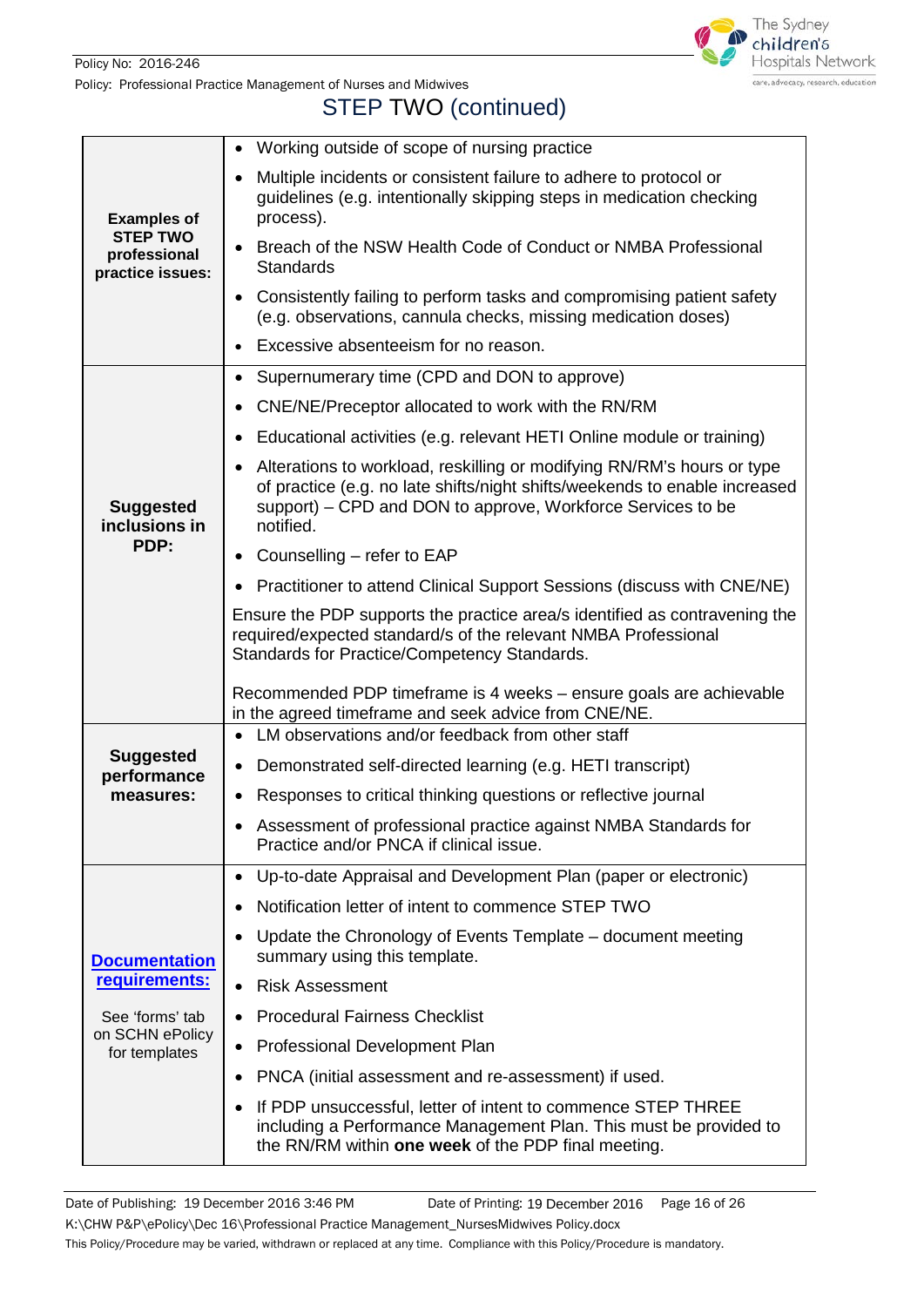

## <span id="page-16-0"></span>**8 STEP THREE: Performance Management**

### **Responsible:** LM to contact CPD & DON (if misconduct after-hours, contact the AH-NM immediately)

**Communication Pathway:** CPD, DON, SCHN-DONME

**Support provided by:** CPD, Workforce Services, CNE/NE, DON, SCHN-DONME **Expectation:** The RN/RM has a current Appraisal and Development plan in place.

## **Issues to be managed at STEP THREE include:**

## **UNSATISFACTORY PROFESSIONAL PRACTICE**

- Worsening, unresolved STEP TWO issues or failing to achieve the goals of the PDP with ongoing practice that is below the expected standard. Repeated practice issues within short time-frame of the successful completion of PDP.
- Serious concerns by colleagues about the health and safety of patients due to the professional practice of a RN/RM due to skill, knowledge, practice, behavioural or health impairments (practice issue rated 1-extreme or 2-high).

## **ALLEGED MISCONDUCT**

- Suspected misconduct/professional misconduct
- Severe practice issue/s including those considered to meet AHPRA criteria for mandatory reporting (practice issue rated 1-extreme or 2-high).

### **LM responsibilities:**

- Notify CPD & DON or AH-NM (immediately if alleged misconduct)
- Collate written documentation including chronology of events, evidence of incident/issue, risk assessment, PDP documentation, previous meeting notes etc.

 $\downarrow$ 

- Attend PMP meeting (if required) and assist in the development of PMP
- Organise supports for RN/RM to achieve goals as outlined in PMP
- Develop letter to RN/RM advising intention to commence PMP, this is only relevant if unresolved STEP TWO issue. Give this letter to RN/RM
- LM may assist or support the CDP/DON during an investigation of an alleged misconduct by collecting documentation or attending meetings.

### **CPD responsibilities:**

- Inform the DON (unresolved STEP TWO)
- Ensure documentation is complete and collated
- Support LM and attend PMP meeting if required
- Decision making function in line with the [SCHN Delegation Manual](http://webapps.schn.health.nsw.gov.au/epolicy/policy/3024/download)
- Support PMP process and attend PMP meetings as required

### **Workforce Service responsibilities:**

• Provide advice and support to LM, CPD, DON & SCHN-DONME regarding the NSW Health policy requirements and obligations of SCHN during performance management process.

## **DON/ SCHN-DONME responsibilities:**

- Co-ordinate alleged misconduct investigation if required
- DON to consider information provided by CPD and prepares submission to SCHN-DONME. If the case does not meet the criteria for mandatory reporting, provide feedback and advice to the CPD.
- Decision making function in line with the **SCHN Delegation Manual**
- SCHN-DONME to make mandatory reports to AHPRA if required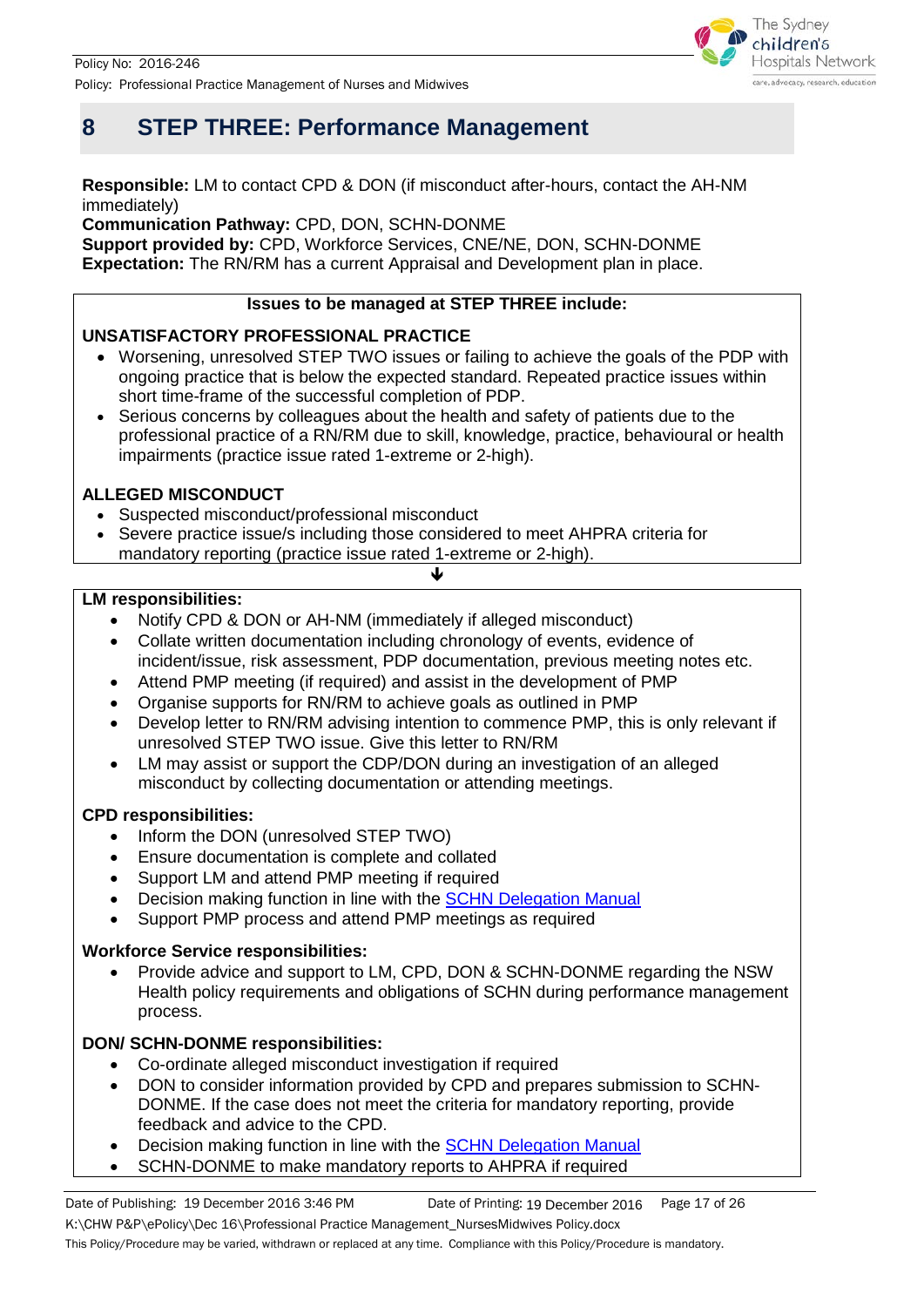

# STEP THREE (continued)

|                                             | Worsening, unresolved or ongoing STEP TWO issues (e.g. ongoing<br>failure to follow SCHN policy despite education, support, feedback and<br>PDP).                                                                                                                                                                                  |  |  |  |
|---------------------------------------------|------------------------------------------------------------------------------------------------------------------------------------------------------------------------------------------------------------------------------------------------------------------------------------------------------------------------------------|--|--|--|
| <b>Examples of</b>                          | Practicing in a way that is a significant departure from scope of nursing<br>practice                                                                                                                                                                                                                                              |  |  |  |
| <b>STEP THREE</b><br>professional           | Suspicion that RN/RM has stolen medications or other SCHN property.<br>$\bullet$                                                                                                                                                                                                                                                   |  |  |  |
| practice<br>issues:                         | Health impairment (physical or mental) that is acutely affecting the<br>practice of the RN/RM and is likely to cause harm to patients and/or staff<br>members.                                                                                                                                                                     |  |  |  |
|                                             | Significant breach of the NMBA Professional Standards.<br>$\bullet$                                                                                                                                                                                                                                                                |  |  |  |
|                                             | Serious wrong doing, criminal conviction or child-protection issue.                                                                                                                                                                                                                                                                |  |  |  |
|                                             | PMP (for unresolved STEP TWO issues), recommended timeframe 4-8<br>$\bullet$<br>weeks – must be realistic to achieve goals.                                                                                                                                                                                                        |  |  |  |
|                                             | Weekly meetings if PMP in place between LM and RN/RM to assess<br>progress. Support for RN/RM by CNE/NE and Workforce Services.                                                                                                                                                                                                    |  |  |  |
| <b>Suggested</b>                            | Notification to AHPRA (refer to SCHN-DONME).<br>$\bullet$                                                                                                                                                                                                                                                                          |  |  |  |
| performance<br>management<br>strategies:    | Seek urgent advice from Workforce Services for cases of alleged<br>misconduct. Workforce Services to advise which NSW Health policy or<br>guideline the matter should be managed in line with, including but not<br>limited to:                                                                                                    |  |  |  |
|                                             | <b>NSW Health Managing Misconduct Policy Directive.</b><br>O<br><b>Child Related Allegations, Charges and Convictions against NSW</b><br>O<br><b>Health Staff policy directive.</b><br>Complaint or Concern about a Clinician - Management Guidelines<br>O<br>Leave Matters for the NSW Health Service policy directive<br>$\circ$ |  |  |  |
| <b>Suggested</b><br>performance             | LM observations and/or feedback from other staff<br>$\bullet$                                                                                                                                                                                                                                                                      |  |  |  |
| measures for<br>PMP:                        | Assessment against NMBA Standards of Practice and/or PNCA<br>$\bullet$                                                                                                                                                                                                                                                             |  |  |  |
|                                             | Up-to-date Appraisal and Development Plan (paper or electronic)                                                                                                                                                                                                                                                                    |  |  |  |
|                                             | Update the Chronology of Events Template.                                                                                                                                                                                                                                                                                          |  |  |  |
|                                             | <b>Completed Risk Assessment</b><br>$\bullet$                                                                                                                                                                                                                                                                                      |  |  |  |
| <b>Documentation</b><br><b>requirements</b> | Notification letter of intent to commence STEP THREE (for unresolved<br>STEP TWO issues)                                                                                                                                                                                                                                           |  |  |  |
| See 'forms' tab                             | Letters to/from RN/RM regarding professional practice issue                                                                                                                                                                                                                                                                        |  |  |  |
| on SCHN<br>ePolicy for                      | PMP Meeting notes template.<br>٠                                                                                                                                                                                                                                                                                                   |  |  |  |
| templates                                   | <b>Procedural Fairness checklist</b>                                                                                                                                                                                                                                                                                               |  |  |  |
|                                             | <b>PMP</b><br>٠                                                                                                                                                                                                                                                                                                                    |  |  |  |
|                                             | PNCA (formative and summative) if used.                                                                                                                                                                                                                                                                                            |  |  |  |
|                                             | Letter detailing outcome of PMP (successful or unsuccessful<br>completion). This must be provided to the RN/RM within one week of the<br>PMP final meeting. LM/CPD/DON to develop and sign.                                                                                                                                        |  |  |  |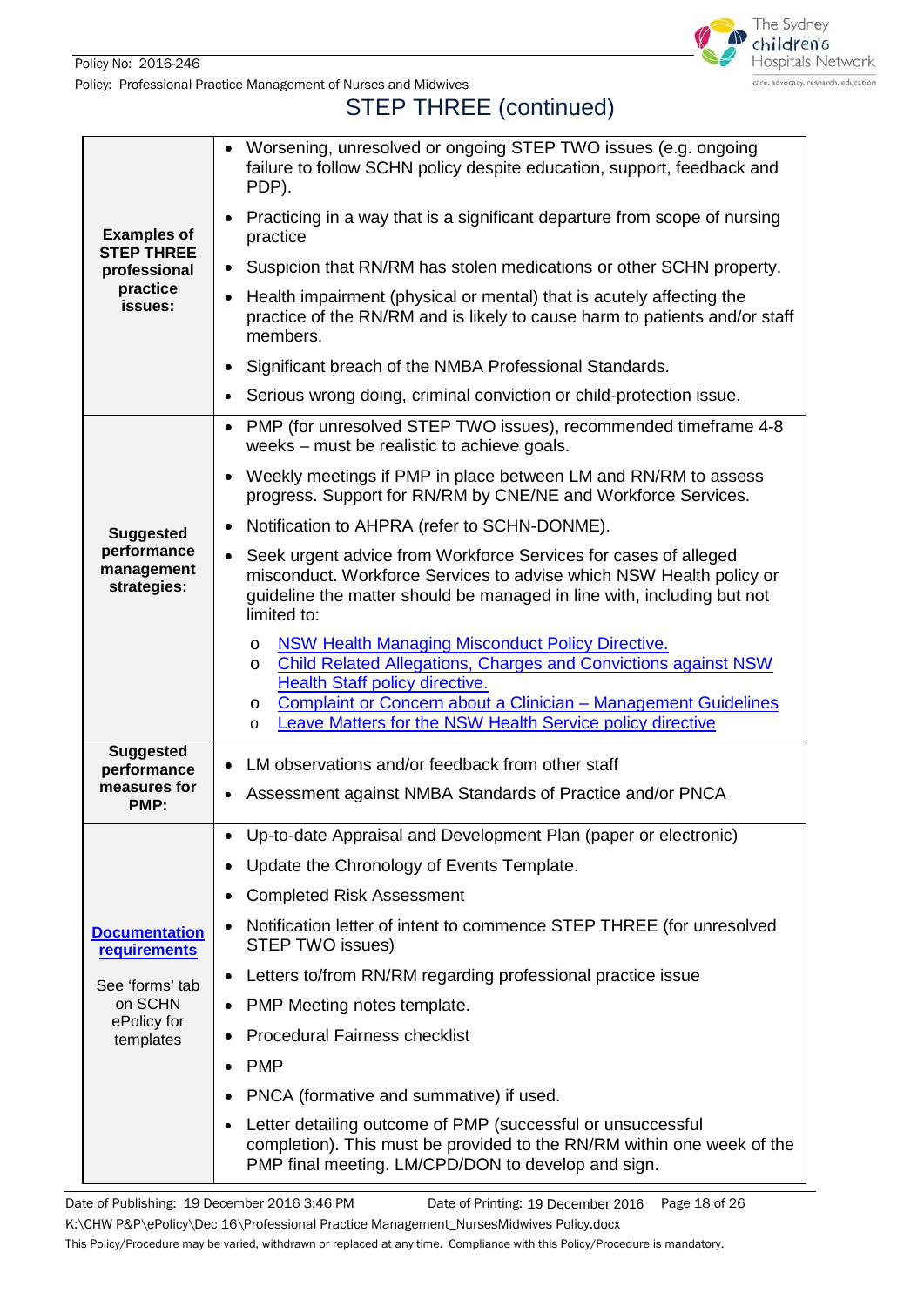

## <span id="page-18-0"></span>**9 Roles and Responsibilities**

| <b>Staff Group</b>                                      | <b>Roles and Responsibilities</b>                                                                                                                                                                                                                                                                                                                                                                                                                                                                                                                                                                                                                                                                                                                                                                                                                                                                                                                                                                                                                                                                                                                                                                                                                                                                                                                                                                                                                                                                                                                                                                                                                                                                                                                                           |  |  |
|---------------------------------------------------------|-----------------------------------------------------------------------------------------------------------------------------------------------------------------------------------------------------------------------------------------------------------------------------------------------------------------------------------------------------------------------------------------------------------------------------------------------------------------------------------------------------------------------------------------------------------------------------------------------------------------------------------------------------------------------------------------------------------------------------------------------------------------------------------------------------------------------------------------------------------------------------------------------------------------------------------------------------------------------------------------------------------------------------------------------------------------------------------------------------------------------------------------------------------------------------------------------------------------------------------------------------------------------------------------------------------------------------------------------------------------------------------------------------------------------------------------------------------------------------------------------------------------------------------------------------------------------------------------------------------------------------------------------------------------------------------------------------------------------------------------------------------------------------|--|--|
| <b>AII SCHN</b><br><b>Nurses and</b><br><b>Midwives</b> | Adhere to SCHN policies, procedures, standards and guidelines and<br>$\bullet$<br>abide by the Nursing and Midwifery Board of Australia Professional<br>Standards.<br>Seek early assistance and support when professional performance or<br>٠<br>practice has or is likely to fall below the expected standard and notify<br>their manager of any impairments (physical and mental) or events that<br>are likely to detrimentally affect their ability to deliver care at an<br>acceptable standard.<br>Continued professional development including participating in ongoing<br>٠<br>appraisal and development, practice development and management<br>processes.<br>Disclose any errors or incidents of underperformance that may<br>٠<br>negatively impact on patients or staff.<br>Maintain confidentiality throughout professional practice management<br>$\bullet$<br>process                                                                                                                                                                                                                                                                                                                                                                                                                                                                                                                                                                                                                                                                                                                                                                                                                                                                                         |  |  |
| LM<br>(e.g. NUM,<br>NM or other)                        | Ensure employee Appraisal and Development plans are completed and<br>$\bullet$<br>up-to date, set clear performance objectives for staff and monitor<br>performance.<br>Provide regular and ongoing feedback to employees, including<br>$\bullet$<br>structured conversations about performance and development.<br>Ensure patient safety is not compromised and follow the process as<br>٠<br>outlined in this framework when professional practice issues arise.<br>Responsible and accountable for the management of professional<br>$\bullet$<br>practice issues concerning their employees (overall accountability for<br>STEP ONE and STEP TWO) including facilitating and attending all<br>STEP ONE and STEP TWO meetings.<br>Develop PDP and PMP with the RN/RM, seek advice and input from<br>٠<br>other staff groups as required (e.g. education/workforce).<br>Honestly and openly addressing unsatisfactory performance with<br>$\bullet$<br>employees.<br>Ensure employees have access to regular support, supervision,<br>education and training as appropriate, with a focus on early supported<br>intervention if minor practice issues are identified.<br>Identify supports required for the RN/RM (e.g. CNE/NE, mentor)<br>Ensure Procedural Fairness is maintained at each meeting.<br>$\bullet$<br>Escalate any STEP TWO or THREE issues to their manager.<br>Negotiate/amend practitioner's roster and workload as required.<br>Provide timely feedback to CPD and DON, seek advice from Workforce<br>Services as required.<br>Organise and attend all PDP and PMP meetings as required<br>Ensure all <b>documentation</b> is complete, stored in the RN/RMs confidential<br>file and ensure practitioner has copies of all appropriate documentation. |  |  |
| <b>CPDs</b>                                             | Provide support and guidance to the LM and practitioner, including to<br>$\bullet$<br>develop PDP and PMP if required.<br>Discuss the ongoing professional practice management cases with<br>$\bullet$<br>NUM/NM during meetings.<br>Escalate issues to the DON as appropriate and ensure documentation is                                                                                                                                                                                                                                                                                                                                                                                                                                                                                                                                                                                                                                                                                                                                                                                                                                                                                                                                                                                                                                                                                                                                                                                                                                                                                                                                                                                                                                                                  |  |  |
|                                                         | ite of Publishing: 19 December 2016 3:46 PM<br>Date of Printing: 10 December 2016 Page 19 of 26                                                                                                                                                                                                                                                                                                                                                                                                                                                                                                                                                                                                                                                                                                                                                                                                                                                                                                                                                                                                                                                                                                                                                                                                                                                                                                                                                                                                                                                                                                                                                                                                                                                                             |  |  |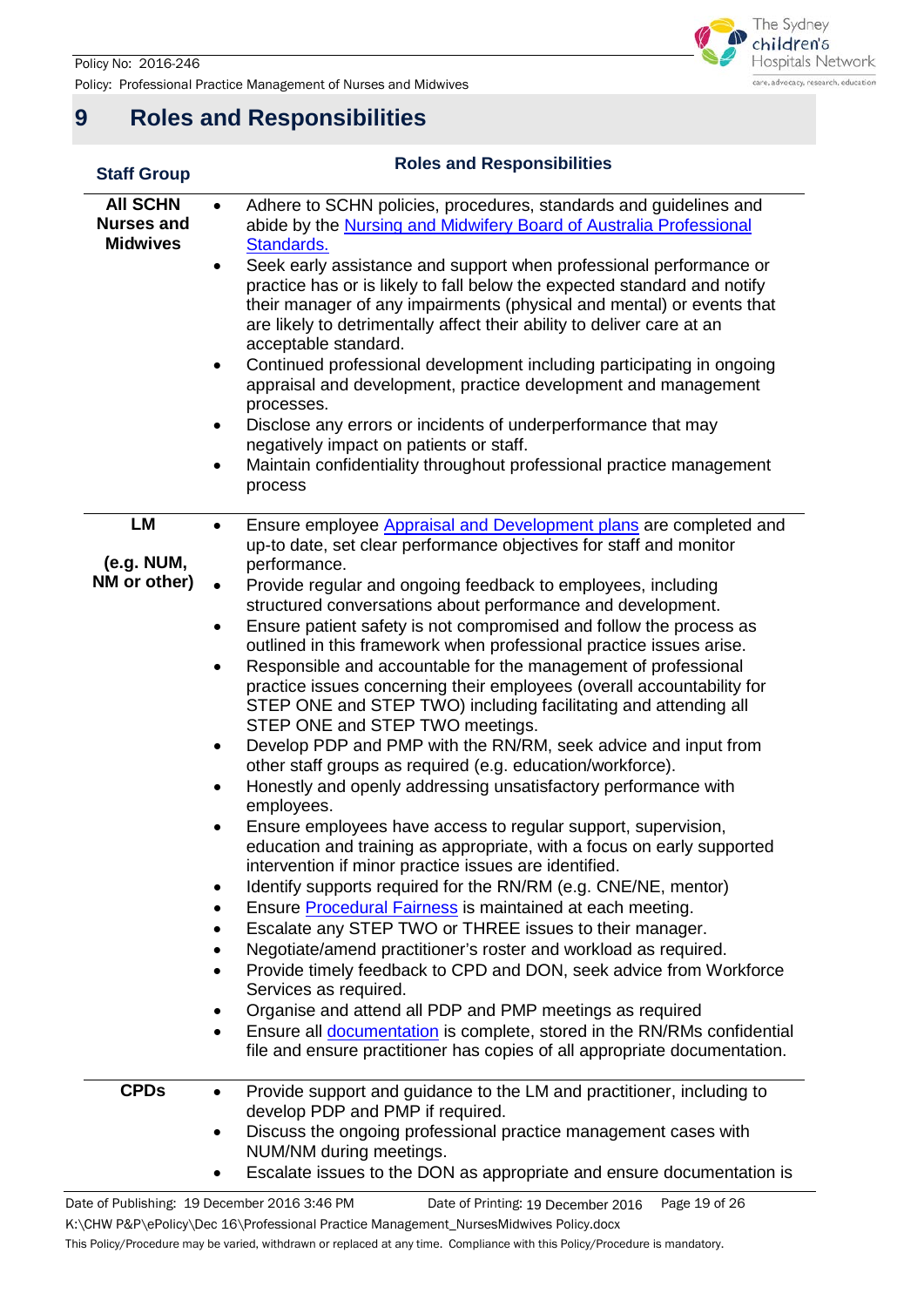|                                                                                      | The Sydney<br>children's                                                                                                                                                                                                                                                                                                                                                                                                                                                                                                                                                                                                                                                                                                                                                                                                                                                             |  |  |
|--------------------------------------------------------------------------------------|--------------------------------------------------------------------------------------------------------------------------------------------------------------------------------------------------------------------------------------------------------------------------------------------------------------------------------------------------------------------------------------------------------------------------------------------------------------------------------------------------------------------------------------------------------------------------------------------------------------------------------------------------------------------------------------------------------------------------------------------------------------------------------------------------------------------------------------------------------------------------------------|--|--|
| Policy No: 2016-246                                                                  | Hospitals Network                                                                                                                                                                                                                                                                                                                                                                                                                                                                                                                                                                                                                                                                                                                                                                                                                                                                    |  |  |
|                                                                                      | care, advocacy, research, education<br>Policy: Professional Practice Management of Nurses and Midwives<br>complete using the standard documentation templates.<br>Ensure this policy is followed.<br>٠<br>Attend PDP, PMP and Allegation Management Committee meetings as<br>$\bullet$<br>required.                                                                                                                                                                                                                                                                                                                                                                                                                                                                                                                                                                                  |  |  |
|                                                                                      | Decision making in line with scope of role and/or SCHN Delegation<br>$\bullet$<br><b>Manual</b>                                                                                                                                                                                                                                                                                                                                                                                                                                                                                                                                                                                                                                                                                                                                                                                      |  |  |
| Nurse-<br><b>Manager for</b><br><b>Workforce</b>                                     | Provide advice and support to the LM, CNE/NE, CPDs, DON and<br>$\bullet$<br>SCHN-DONME.<br>Govern the professional practice management process, audit<br>٠<br>compliance with policy and oversee practice management cases.<br>Ensure documentation pertaining to practice management is completed<br>$\bullet$<br>and stored appropriately.                                                                                                                                                                                                                                                                                                                                                                                                                                                                                                                                         |  |  |
| <b>Director of</b><br><b>Nursing</b>                                                 | Approve deviations from this framework in extraneous circumstances<br>$\bullet$<br>Ensure LMs are adhering to this process and managing performance<br>issues appropriately.<br>Provide written correspondence to the practitioner at STEP TWO as<br>$\bullet$<br>required.<br>Escalate STEP THREE practice management cases and urgent<br>٠<br>incidents to the SCHN-DONME for mandatory notification.<br>Decision making in line with scope of role and/or SCHN Delegation<br>٠<br><b>Manual</b>                                                                                                                                                                                                                                                                                                                                                                                   |  |  |
| <b>SCHN</b><br>Director of<br>Nursing,<br><b>Midwifery &amp;</b><br><b>Education</b> | Provide written correspondence to the practitioner if required.<br>$\bullet$<br>Ensure performance management systems are linked with<br>$\bullet$<br>organisational planning, systems and processes<br>Ensure this policy remains in line with NSW Health policy requirements.<br>$\bullet$<br>Make notifications to AHPRA as necessary and to advise further actions<br>$\bullet$<br>following unsuccessful performance management cases.<br>Decision making in line with scope of role and/or <b>SCHN Delegation</b><br><b>Manual</b>                                                                                                                                                                                                                                                                                                                                             |  |  |
| <b>NE / CNE</b>                                                                      | Provide advice and support to the RN/RM, LM, CPD, DON and SCHN-<br>$\bullet$<br>DONME during the professional practice management process.<br>Assist the implementation of early intervention strategies for RN/RMs<br>$\bullet$<br>requiring clinical education and training.<br>Provide advice to the LM regarding education and training inclusions in<br>٠<br>the PDP or PMP, including advice on realistic timeframes, educational<br>activities, assessments and goals.<br>May be invited to attend PDP or PMP meetings to provide advice on<br>$\bullet$<br>education and training supports and/or the RN/RM's progress.<br>Provide clinical support, education and training to the RN/RM during the<br>$\bullet$<br>professional practice management process<br>May be requested to conduct an assessment against the NMBA<br>٠<br>Professional Standards or conduct a PNCA. |  |  |
| CNC / CNS                                                                            | May be asked to provide support, act as a preceptor or coach to RN/NM<br>$\bullet$<br>May be requested to provide supernumerary coaching to the RN/RM or<br>٠<br>conduct an assessment against the <b>NMBA Professional Standards</b> if<br>CNC/CNS has previous experience/training and if included in position<br>description.                                                                                                                                                                                                                                                                                                                                                                                                                                                                                                                                                     |  |  |
| <b>Workforce</b>                                                                     | Ensure provision of advice, information and coaching as necessary to<br>٠                                                                                                                                                                                                                                                                                                                                                                                                                                                                                                                                                                                                                                                                                                                                                                                                            |  |  |

Date of Publishing: 19 December 2016 3:46 PM Date of Printing: 19 December 2016 Page 20 of 26 K:\CHW P&P\ePolicy\Dec 16\Professional Practice Management\_NursesMidwives Policy.docx

This Policy/Procedure may be varied, withdrawn or replaced at any time. Compliance with this Policy/Procedure is mandatory.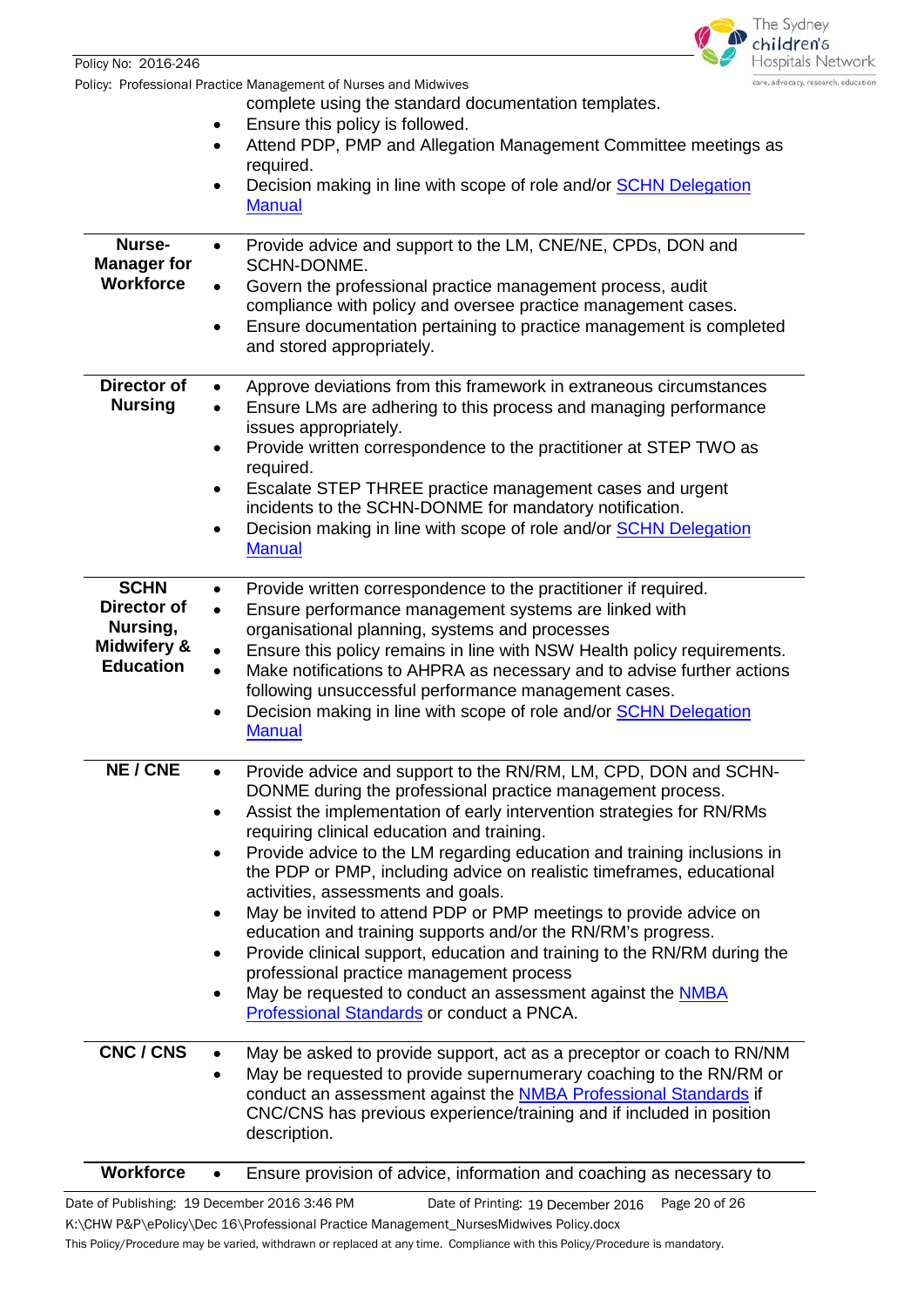Policy: Professional Practice Management of Nurses and Midwives

The Sydney hildren's **Hospitals Network** care, advocacy, research, education

- **Services** support effective implementation of this policy.
	- Provide expert support, advice and guidance to employees and managers.
	- Support managers in reviewing documentation to employees to notify of the intent to conduct a PMP
	- Provide assistance to employees seeking support services
	- Undertake or support investigations as requested. This may be supported by the Nurse Manager, Workforce.

## <span id="page-20-0"></span>**10 Additional information**

## <span id="page-20-1"></span>*Employee Assistance Program*

An [Employee Assistance Program \(EAP\)](http://intranet.schn.health.nsw.gov.au/our-people/employee-assistance-program) is a voluntary, confidential and complimentary counselling service designed to assist employees in resolving work, personal and family issues that may affect the employee's workplace performance. EAP provides a qualified counselling service to staff via a variety of modes including face-to-face or telephone, for any personal, family or work related concern or to seek guidance on professional or personal goals. The EAP is external to SCHN and employee privacy is guaranteed – if an employee contacts the service, the SCHN will not be informed.

## <span id="page-20-2"></span>*Support Person*

A person who is subject of a professional practice management or misconduct process must be afforded the right to a support person of their choice being present at any interviews or meetings as per the [NSW Health Managing Misconduct Policy \(2014\).](http://www0.health.nsw.gov.au/policies/pd/2014/pdf/PD2014_042.pdf) The role of the support person is to provide support only and not to be an advocate or make representations on behalf of that person. Support persons may include a professional association representative or colleague that is neutral to the issue. The support person must sign a confidentiality agreement if attending professional practice meetings.

### <span id="page-20-3"></span>*Procedural Fairness*

The principles of [procedural fairness](https://www.ombo.nsw.gov.au/__data/assets/pdf_file/0017/3707/FS_PSA_14_Natural_justice_Procedural_fairness.pdf) (also known as natural justice) aim to guide decision making in a fair and reasonable manner. Managers are to complete the Procedural Fairness Checklist when meeting to discuss commencement on a PDP (STEP TWO) or PMP (STEP THREE).

To ensure procedural fairness is upheld, managers must ensure:

- The nurse or midwife is informed of the case against them and has a genuine and reasonable opportunity to respond to the allegations through writing or otherwise.
- The decision-maker must not have a personal interest or bias in the outcome of the proceedings.
- The decision-maker must act on the basis of logical evidence, based on sound reasoning and relevant evidence.
- The nurse or midwife is aware of the process, expected standard of practice and consequences of not achieving and maintaining the required standards.
- The nurse or midwife is provided adequate notice of any meetings or formal activities, with detail regarding their purpose.

## <span id="page-20-4"></span>*SCHN Paediatric Nursing Clinical Assessment Tool*

• A PNCA may be used to assess clinical competence when a professional practice issue has been identified that relates to clinical skills or knowledge. Demonstration of competence involves a range of attributes appropriately applied to the clinical setting. The skills and knowledge being assessed align with NSW Health's Essentials of Care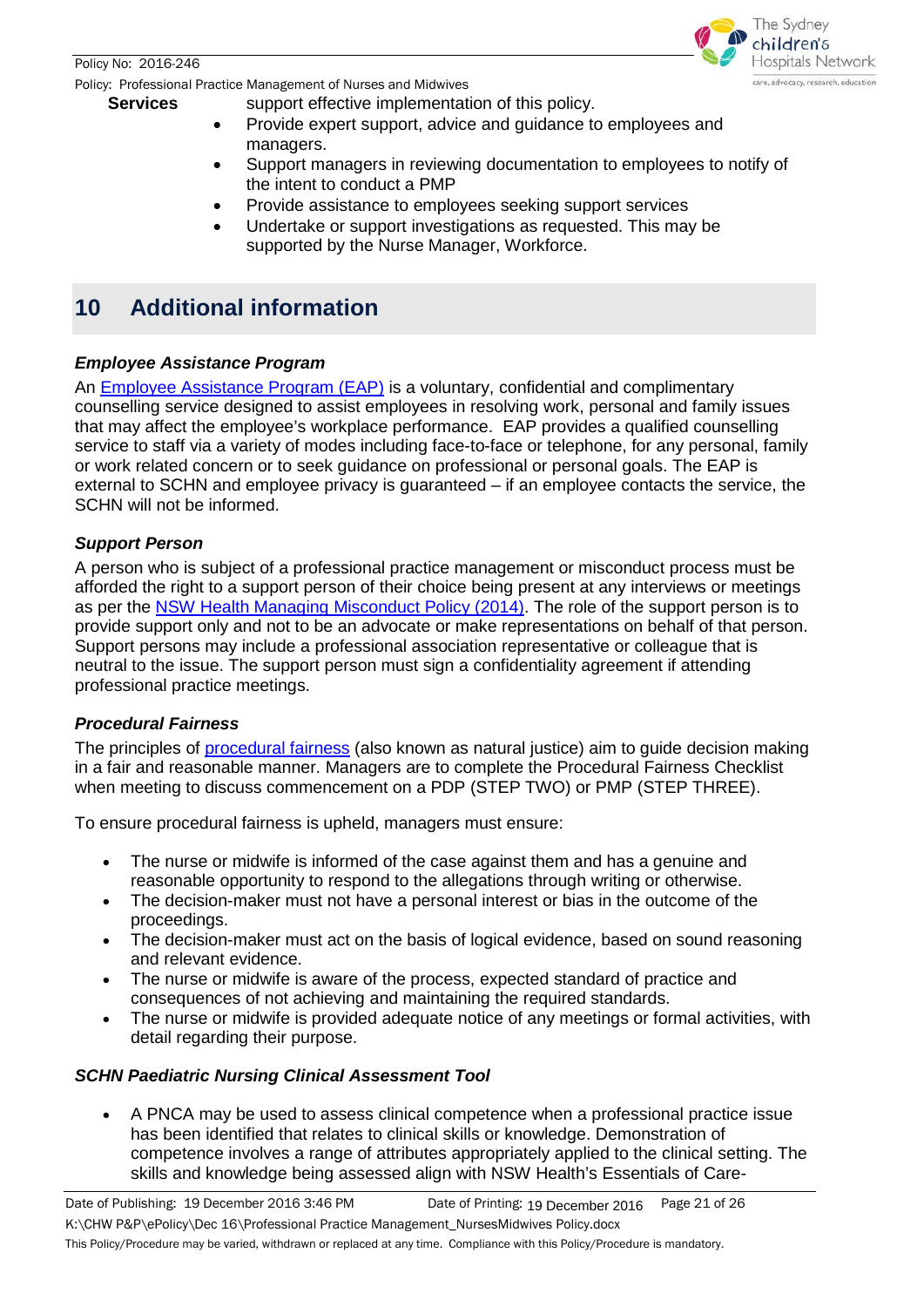Policy No: 2016-246

Policy: Professional Practice Management of Nurses and Midwives



Paediatric Family Centred Care and the Australian Nursing and Midwifery Council National Competency standards for the Registered and Enrolled Nurse.

- A PNCA may be used to assess clinical practice and identify areas of concern, to assist the development of a PDP or to benchmark improvement during the performance management process. PNCA may not be appropriate in all professional practice matters and should be determined on a case-by-case basis by the LM.
- All PNCAs should be conducted by a suitably trained assessor, often a NE/CNE or CNS.
- The timing of assessment is dependent on the individual circumstance and should be discussed with the CNE/NE. RN/RMs on supported programs (e.g. TPP, Speciality Transition Program) may undertake PNCAs as part of their learning pathway. If an RN/RM does not successfully meet the required score following a PNCA, they should be supported using a PDP with a focus on education and training (STEP TWO).
- A repeat PNCA should be conducted by a second assessor following completion of the PDP (recommended 4 weeks) to assess development. If the PNCA at STEP TWO is unsuccessful, this will result in escalation to STEP THREE of this framework and commencement of a PMP. A further PNCA may be conducted at the completion of the PMP.
- All efforts should be made to provide an independent assessor for all PNCAs conducted at STEP THREE. The SCHN Nurse Education Manager should be contacted to assist this process.

The [NMBA Professional Standards](http://www.nursingmidwiferyboard.gov.au/Codes-Guidelines-Statements/Professional-standards.aspx) should be used as the basis to assess the professional practice of a nurse/midwife against the relevant Standards for Practice and to articulate where the professional practice complaint or concern deviates from these standards. All nurses and midwives, regardless of grade or position, are required to practice in line with these standards.

## <span id="page-21-0"></span>*Warnings*

Warnings are only issued for the following matters:

- Unsatisfactory sick leave absences as per the **Leave Matters for the NSW Health** [Service policy directive.](http://www0.health.nsw.gov.au/policies/pd/2014/pdf/PD2014_029.pdf)
- Matters of misconduct as per the [NSW Health Managing Misconduct policy directive.](http://www0.health.nsw.gov.au/policies/pd/2014/pdf/PD2014_042.pdf)

Warnings must be issued by SCHN managers with the appropriate delegation as per the [SCHN](http://webapps.schn.health.nsw.gov.au/epolicy/policy/3024/download)  [Delegations Manual](http://webapps.schn.health.nsw.gov.au/epolicy/policy/3024/download) and must be provided to the employee in writing. Workforce Services must be advised of any warnings administered to a nurse or midwife, which may lead to termination if breached.

If a staff member has been issued a warning, they should automatically commence at STEP THREE should another professional practice issue arise.

## <span id="page-21-1"></span>*Resignation during the Performance Management Process*

If a nurse or midwife resigns during the course of a performance management process or an incident investigation, the LM should inform the CPD who will determine if further action and escalation is required to finalise the process.

## <span id="page-21-2"></span>*Service Check Register*

The SCR is a NSW Health database which alerts NSW Health organisations to risks, identified elsewhere in NSW Health, in relation to alleged misconduct or misconduct, so that their relevance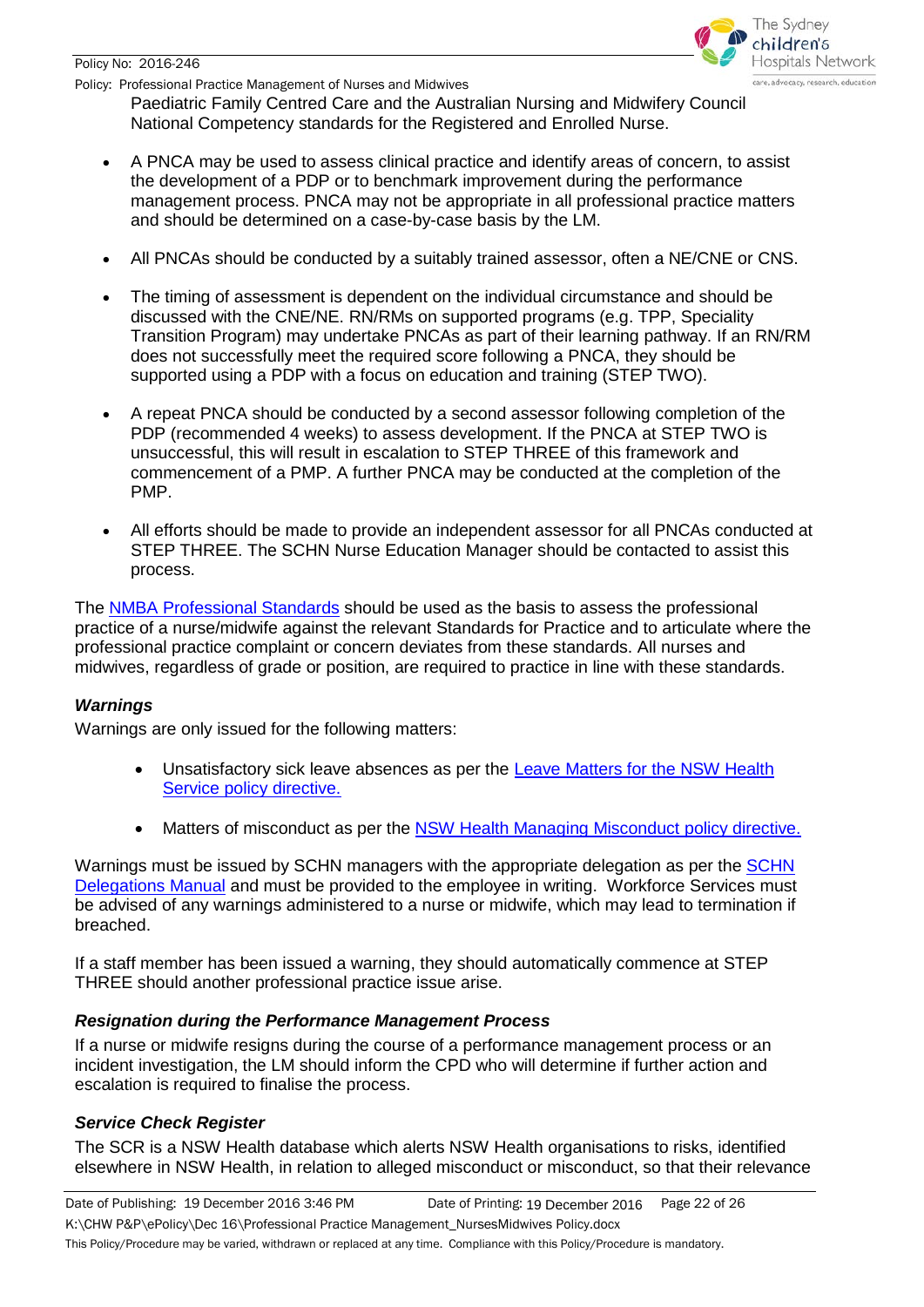#### Policy No: 2016-246

Policy: Professional Practice Management of Nurses and Midwives



to the position for which the person has applied may be identified and assessed. The aim of the SCR is to protect the public by notifying NSW Health employers if a clinician is subject to a misconduct allegation.

If an employee is subject to a misconduct investigation at SCHN and resigns during the process, SCHN can make the decision to create a SCR record for the nurse or midwife. A SCR record can also be created in cases of serious performance concerns leading to misconduct, as per the [SCR](http://www0.health.nsw.gov.au/policies/pd/2013/pdf/PD2013_036.pdf)  [for NSW Health Policy Directive \(2013\).](http://www0.health.nsw.gov.au/policies/pd/2013/pdf/PD2013_036.pdf)

## <span id="page-22-0"></span>*Allegation Management Committee (AMC)*

An AMC may be formed to investigate any allegations of misconduct involving a child as managed at STEP THREE of this framework, as per the NSW Health policy directive: [Child](http://www0.health.nsw.gov.au/policies/pd/2016/pdf/PD2016_025.pdf)  Related Allegations, Charges and Convictions Against NSW Health Staff (PD 2016 025). The goal of the AMC is to ensure immediate safety of the child involved and other children and to investigate the misconduct allegation/s.

## <span id="page-22-1"></span>*Professional Practice Management and Bullying*

The NSW Health policy directive, Bullying - [Prevention and Management of Workplace Bullying in](http://www0.health.nsw.gov.au/policies/pd/2011/pdf/PD2011_018.pdf)  [NSW Health policy directive](http://www0.health.nsw.gov.au/policies/pd/2011/pdf/PD2011_018.pdf) outlines the difference between bullying and addressing performance issues, which may be important for managers who are concerned that their intentions may be misconstrued. Legitimate managerial actions include managing performance or underperformance issues, providing appropriate feedback on a staff member's work performance and making justifiable decisions related to developmental opportunities.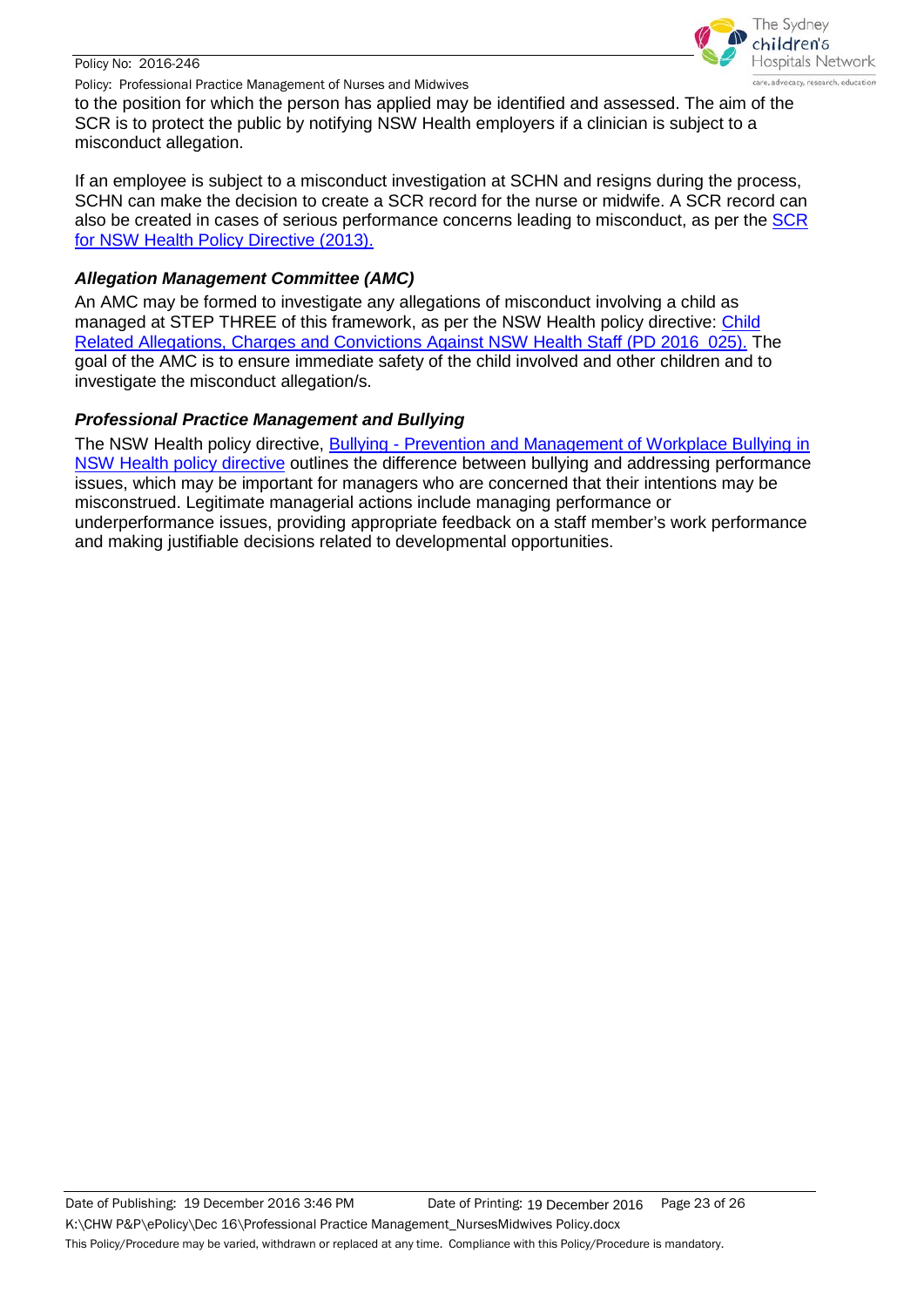

Policy No: 2016-246 Policy: Professional Practice Management of Nurses and Midwives

## <span id="page-23-0"></span>**11 Documentation Requirements**

The following templates are available for use to support the professional practice management process for nurses and midwives and are available through SCHN ePolicy.

<span id="page-23-1"></span>

| <b>STEP</b>  | <b>DOCUMENTATION TEMPLATE</b>                                                                                                                      | <b>STORAGE</b>                                                                                                            |
|--------------|----------------------------------------------------------------------------------------------------------------------------------------------------|---------------------------------------------------------------------------------------------------------------------------|
|              | Appraisal & Development Plan                                                                                                                       | Appraisal & Development Application                                                                                       |
| <b>ONE</b>   | SCHN PNCA template (TPP or other<br>supported learning programs                                                                                    | Copy to RN/RM, original held in<br>confidential LM file.                                                                  |
|              | Chronology Template (use to document<br>summary of issue & meeting outcomes)                                                                       | Confidential LM file, copy available to<br>RN/RM upon request                                                             |
|              | Risk Assessment (LM discretion)                                                                                                                    | Confidential LM file, copy available to<br>RN/RM upon request                                                             |
|              | <b>SCHN Professional Development Plan</b>                                                                                                          | Copy to RN/RM, original held in<br>confidential LM file                                                                   |
|              | Risk Assessment (if rating 2-Moderate,<br>2-High or 1-Extreme)                                                                                     | Confidential LM file, available to RN/RM<br>upon request                                                                  |
|              | Chronology Template (use to document<br>summary of issue & meeting outcomes)                                                                       | Confidential LM file, available to RN/RM<br>upon request                                                                  |
|              | Notification letter of intent to commence<br><b>STEP TWO PDP</b>                                                                                   | Provided to RN/RM, copy held in<br>confidential LM file                                                                   |
| <b>TWO</b>   | <b>SCHN PNCA template (initial</b><br>assessment and re-assessment) if<br>used.                                                                    | Copy to RN/RM, copy held in confidential<br>LM file.                                                                      |
|              | <b>Procedural Fairness Checklist</b>                                                                                                               | Confidential LM file, available to RN/RM<br>upon request                                                                  |
|              | For unresolved STEP TWO issues -<br>Notification letter of intent to commence<br><b>STEP THREE (Performance</b><br>Management Plan implementation) | Provided to RN/RM, copy held in<br>confidential LM file, copy to Workforce                                                |
|              | <b>SCHN Performance Management Plan</b>                                                                                                            | Copy to RN/RM, original held in<br>confidential LM file, copy to Workforce                                                |
|              | <b>Risk Assessment</b>                                                                                                                             | Confidential LM file, available to RN/RM<br>upon request copy to Workforce                                                |
|              | Chronology Template/Summary of issue                                                                                                               | Confidential LM file, available to RN/RM<br>upon request copy to Workforce                                                |
|              | Correspondence to/from employee<br>regarding professional practice issue                                                                           | Provided to RN/RM, copy held in<br>confidential LM file copy to Workforce                                                 |
| <b>THREE</b> | Performance Management Plan<br>Meeting notes template                                                                                              | Copy to RN/RM, copy held in confidential<br>LM file. copy to Workforce                                                    |
|              | <b>Procedural Fairness Checklist</b>                                                                                                               | Confidential LM file, available to RN/RM<br>upon request copy to Workforce                                                |
|              | <b>SCHN PNCA template (initial</b><br>assessment and re-assessment) if<br>used.                                                                    | Copy to RN/RM, copy held in confidential<br>LM file. copy to Workforce                                                    |
|              | Letter detailing outcome of PMP<br>(successful or unsuccessful completion)                                                                         | To be written by LM/CPD & signed by<br>DON.<br>Provided to RN/RM, copy held in<br>confidential LM file copy to Workforce. |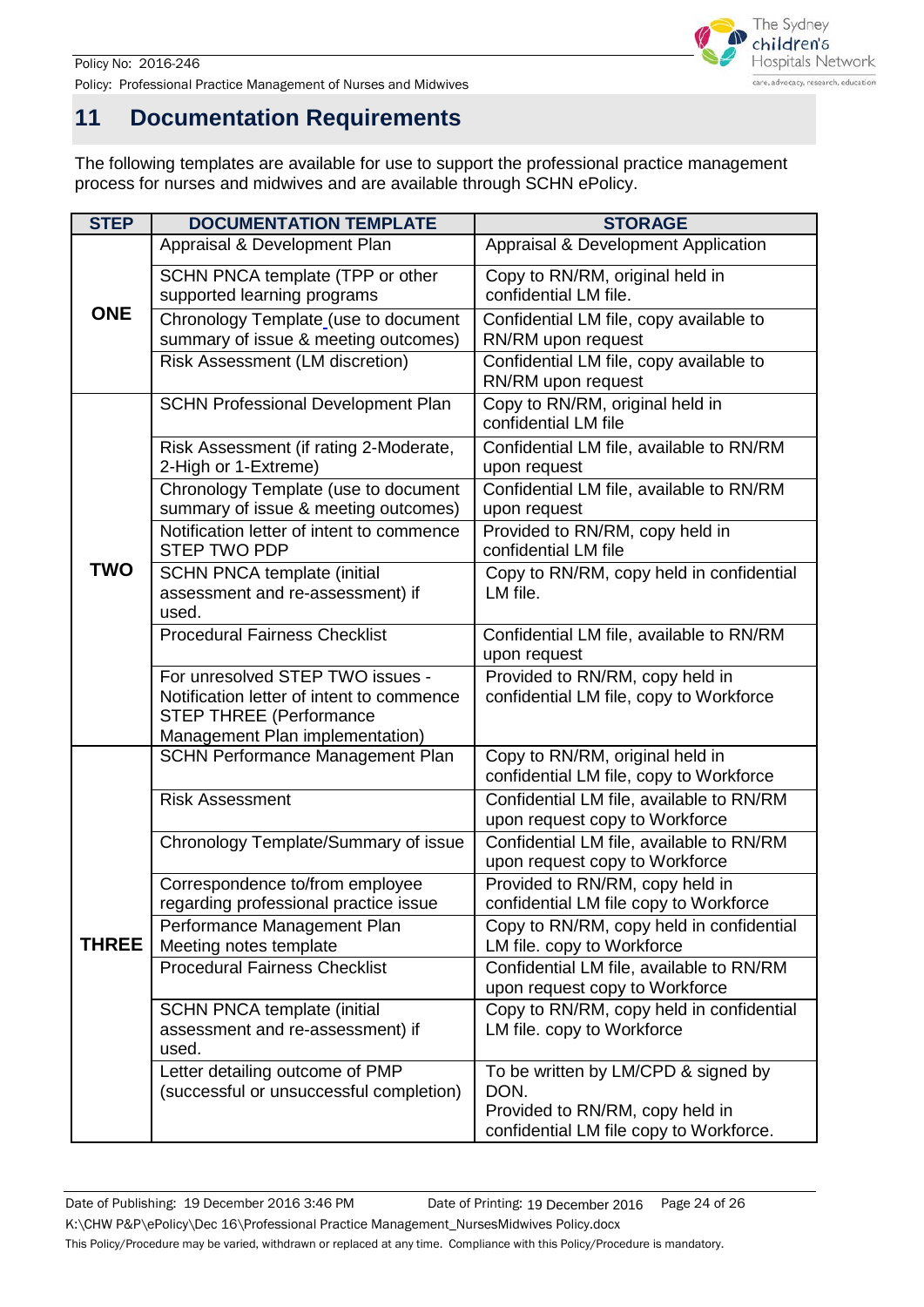Policy: Professional Practice Management of Nurses and Midwives



## **All templates available under 'forms' tab in SCHN ePOLICY**

## **12 List of Relevant Policies & Guidelines**

## AHPRA

- [Nursing & Midwifery Board of Australia:](http://www.nursingmidwiferyboard.gov.au/Codes-Guidelines-Statements/Professional-standards.aspx)
	- o Code of ethics for midwives August 2008
	- o Code of ethics for nurses August 2008
	- o Code of professional conduct for midwives August 2008
	- o Code of professional conduct for nurses August 2008
	- o Professional boundaries for midwives March 2010
	- o Professional boundaries for nurses February 2010
	- o Registered nurse standards for practice
	- o Enrolled nurse standards for practice
	- o Midwifery competency standards
	- o Nurse practitioner standards for practice
- [Australian Health Practitioner Regulation Agency Guidelines for Mandatory Notifications](http://www.nursingmidwiferyboard.gov.au/Codes-Guidelines-Statements/Codes-Guidelines/Guidelines-for-mandatory-notifications.aspx)  [\(2014\)](http://www.nursingmidwiferyboard.gov.au/Codes-Guidelines-Statements/Codes-Guidelines/Guidelines-for-mandatory-notifications.aspx)

## NSW Health

- Policy Directive: Managing for Performance PD2016 040.
- [Policy Directive: Managing Misconduct PD2014\\_042.](http://www0.health.nsw.gov.au/policies/pd/2014/pdf/PD2014_042.pdf)
- [Guideline: Complaint or Concern about a Clinician -](http://www0.health.nsw.gov.au/policies/gl/2006/pdf/GL2006_002.pdf) Management Guidelines [GL2006\\_002.](http://www0.health.nsw.gov.au/policies/gl/2006/pdf/GL2006_002.pdf)
- [Policy Directive: Complaint or Concern about a Clinician –](http://www0.health.nsw.gov.au/policies/pd/2006/pdf/PD2006_007.pdf) Principles for Action [PD2006\\_007.](http://www0.health.nsw.gov.au/policies/pd/2006/pdf/PD2006_007.pdf)
- Policy Directive: [Leave Matters for the NSW Health Service PD2014\\_029](http://www0.health.nsw.gov.au/policies/pd/2014/pdf/PD2014_029.pdf)
- Policy Directive: Incident Management Policy PD2014 004.
- [Policy Directive: Code of Conduct PD2015\\_049](http://www0.health.nsw.gov.au/policies/pd/2015/pdf/PD2015_049.pdf)
- [Policy Directive: Child Related Allegations, Charges and Convictions against](http://www0.health.nsw.gov.au/policies/pd/2016/pdf/PD2016_025.pdf) Employees [PD2016\\_025.](http://www0.health.nsw.gov.au/policies/pd/2016/pdf/PD2016_025.pdf)
- Policy Directive: Bullying Prevention and Management of Workplace Bullying in NSW [Health P](http://www0.health.nsw.gov.au/policies/pd/2011/pdf/PD2011_018.pdf)D2011\_018
- [Policy Directive: Leave Matters for the NSW Health Service PD2014\\_029](http://www0.health.nsw.gov.au/policies/pd/2014/PD2014_029.html)
- [Policy Directive: Service Check Register for NSW Health PD2013\\_036](http://www0.health.nsw.gov.au/policies/pd/2013/pdf/PD2013_036.pdf)

## **SCHN**

- *[SCHN Patient Complaints Management Procedure.](http://webapps.schn.health.nsw.gov.au/epolicy/policy/3591/download)*
- **[SCHN Delegation Manual](http://webapps.schn.health.nsw.gov.au/epolicy/policy/3024/download)**

### Miscellaneous

- [NSW Government \(2013\), Sector Employment Rules](http://www.legislation.nsw.gov.au/inforce/fbe0b6d3-3c4e-45d8-b5b4-75b95876f3a8/2014-65.pdf) 2013, No 40.
- *[Health Practitioner Regulation National Law No 86A](http://www.austlii.edu.au/au/legis/nsw/consol_act/hprnl460/) 2009* (NSW), (Austl.)
- NSW *[Government Sector Employment \(GSE\) Rules 2014](http://www.legislation.nsw.gov.au/#/view/regulation/2014/65/part7/rule.36)*
- <span id="page-24-0"></span>• [NSW Government Workplace Management](http://www.health.nsw.gov.au/careers/hrcompendium/Pages/Workplace-management.aspx) documents including: Non-Work Related Injuries and Health Conditions policy; **Flexible Work Practices policy**